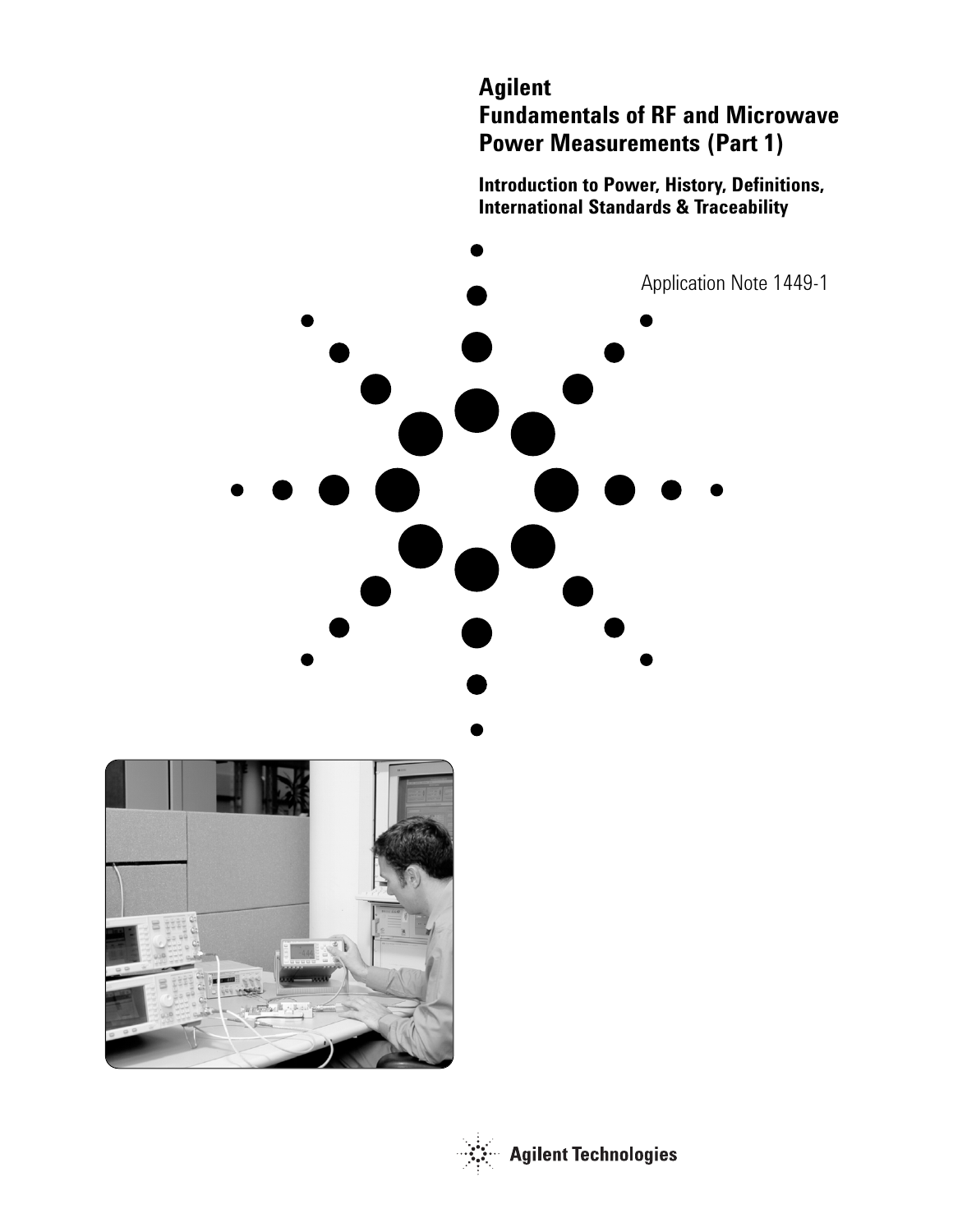For user convenience, Agilent's *Fundamentals of RF and Microwave Power Measurements,* application note 64-1, literature number 5965-6330E, has been updated and segmented into four technical subject groupings. The following abstracts explain how the total field of power measurement fundamentals is now presented.

# **Fundamentals of RF and Microwave Power Measurements (Part 1) Introduction to Power, History, Definitions, International Standards, and Traceability AN 1449-1, literature number 5988-9213EN**

Part 1 introduces the historical basis for power measurements, and provides definitions for average, peak, and complex modulations. This application note overviews various sensor technologies needed for the diversity of test signals. It describes the hierarchy of international power traceability, yielding comparison to national standards at worldwide national measurement institutes (NMIs) like the U.S. National Institute of Standards and Technology. Finally, the theory and practice of power sensor comparison procedures are examined with regard to transferring calibration factors and uncertainties. A glossary is included which serves all four parts.

# **Fundamentals of RF and Microwave Power Measurements (Part 2)**

## **Power Sensors and Instrumentation AN 1449-1, literature number 5988-9214EN**

Part 2 presents all the viable sensor technologies required to exploit the wide range of unknown modulations and signals under test. It starts with explanations of the sensor technologies, and how they came to be to meet certain measurement needs. Sensor choices range from the venerable thermistor to the innovative thermocouple to more recent improvements in diode sensors. In particular, clever variations of diode combinations are presented, which achieve ultra-wide dynamic range and square-law detection for complex modulations. New instrumentation technologies, which are underpinned with powerful computational processors, achieve new data performance.

# **Fundamentals of RF and Microwave Power Measurements (Part 3)**

## **Power Measurement Uncertainty per International Guides AN 1449-1, literature number 5988-9215EN**

Part 3 discusses the all-important theory and practice of expressing measurement uncertainty, mismatch considerations, signal flowgraphs, ISO 17025, and examples of typical calculations. Considerable detail is shown on the ISO 17025, *Guide for the Expression of Measurement Uncertainties,* has become the international standard for determining operating specifications. Agilent has transitioned from ANSI/NCSL Z540-1-1994 to ISO 17025.

# **Fundamentals of RF and Microwave Power Measurements (Part 4)**

# **An Overview of Agilent Instrumentation for RF/Microwave Power Measurements**

## **AN 1449-1, literature number 5988-9216EN**

Part 4 overviews various instrumentation for measuring RF and microwave power, including spectrum analyzers, microwave receivers, network/spectrum analyzers, and the most accurate method, power sensors/meters. It begins with the unknown signal, of arbitrary modulation format, and draws application-oriented comparisons for selection of the best instrumentation technology and products.

Most of the chapter is devoted to the most accurate method, power meters and sensors. It includes comprehensive selection guides,frequency coverages, contrasting accuracy and dynamic performance to pulsed and complex digital modulations. These are especially crucial now with the advances in wireless communications formats and their statistical measurement needs.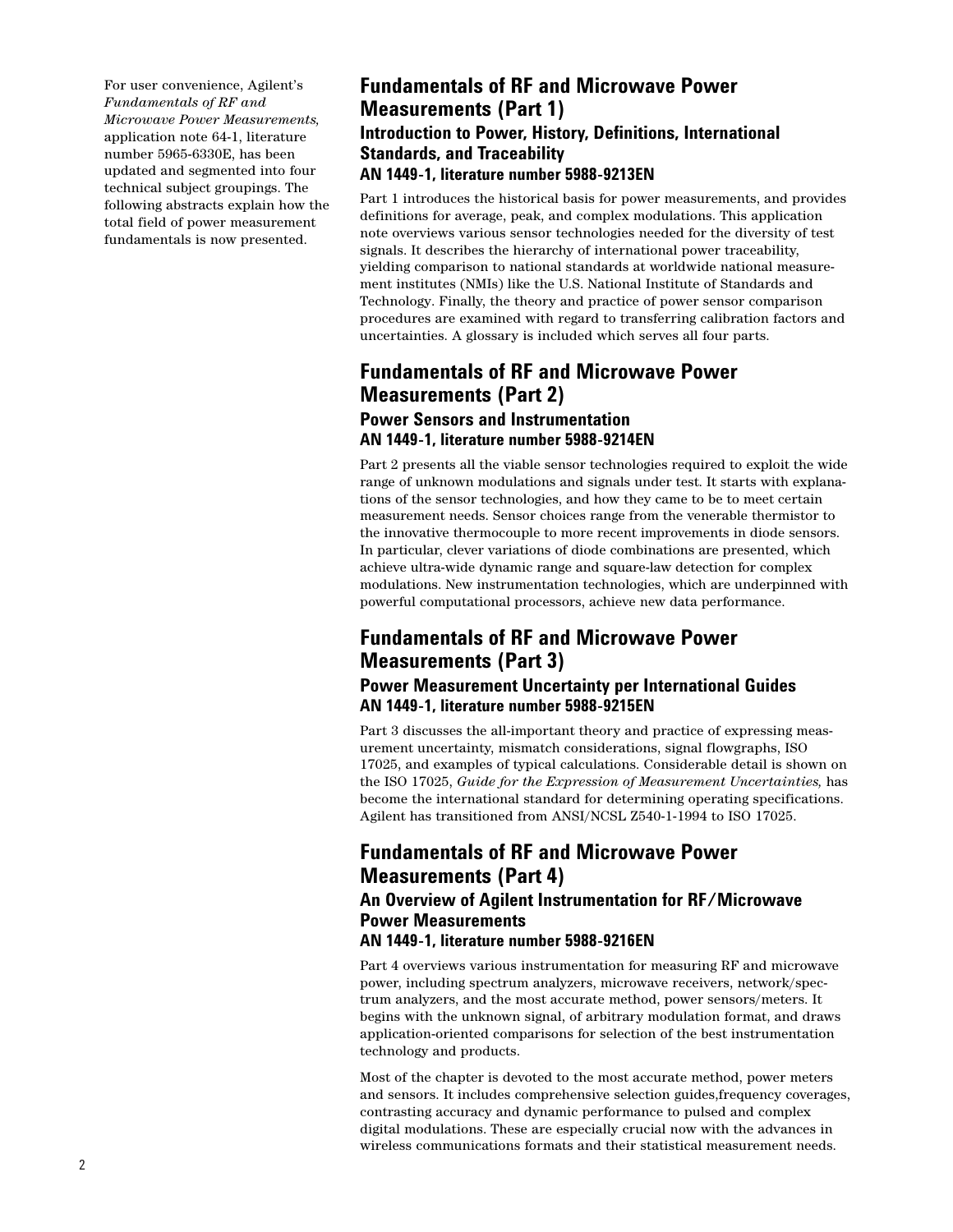# **Table of Contents I. Introduction**......................................................................................... 4

| <b>II. Power Measurement Fundamentals</b> 9                      |  |
|------------------------------------------------------------------|--|
|                                                                  |  |
|                                                                  |  |
| IEEE video pulse standards adapted for microwave pulses  15      |  |
|                                                                  |  |
|                                                                  |  |
|                                                                  |  |
| An overview of power sensors and meters for pulsed and complex   |  |
|                                                                  |  |
|                                                                  |  |
| Data computation for statistical parameters of power analysis 20 |  |
|                                                                  |  |
| The hierarchy of power measurement, national standards and       |  |
|                                                                  |  |
|                                                                  |  |
| Some measurement considerations for power sensor comparisons24   |  |
|                                                                  |  |
|                                                                  |  |
|                                                                  |  |
|                                                                  |  |
|                                                                  |  |
|                                                                  |  |
|                                                                  |  |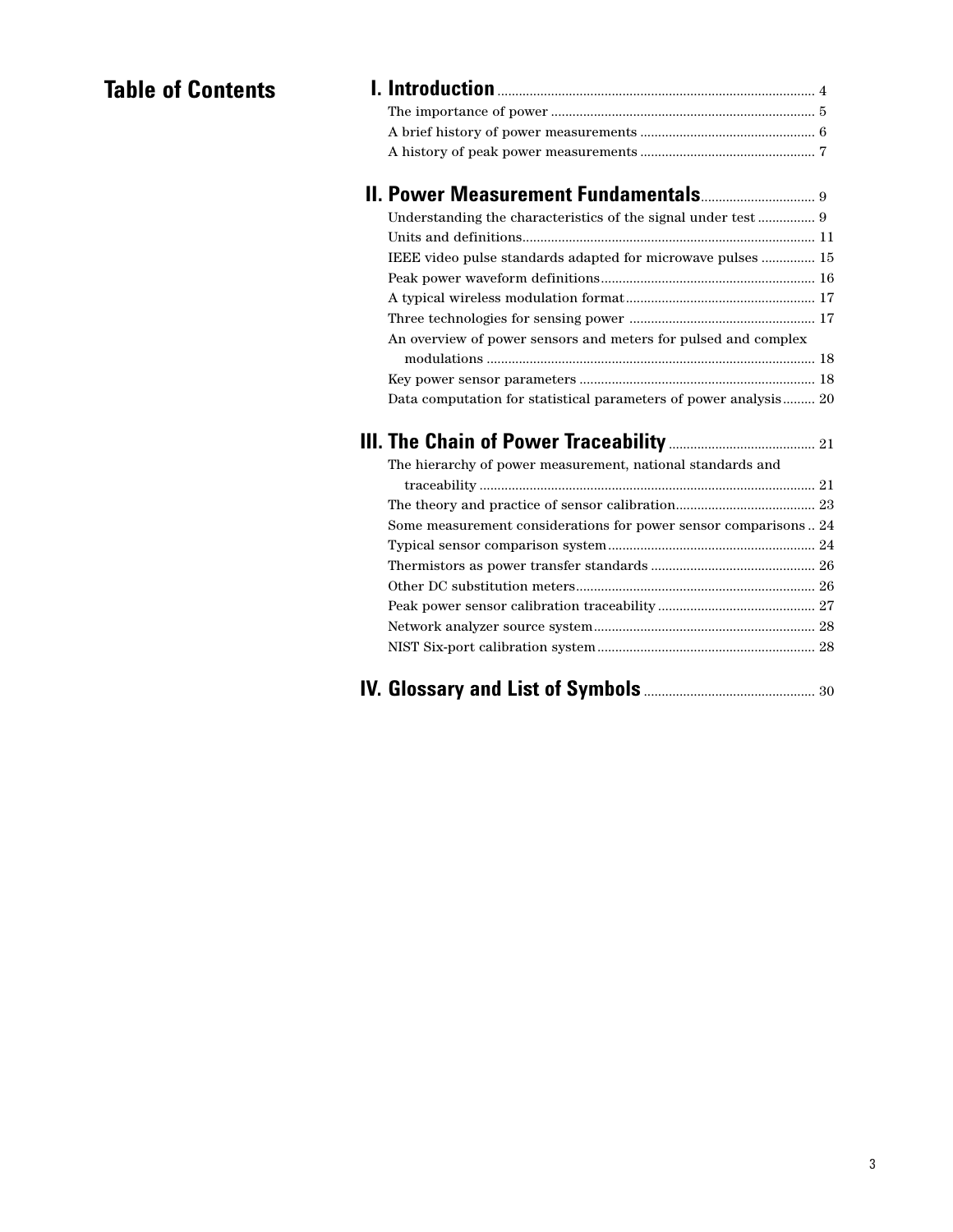# **I. Introduction**

The purpose of the new series of *Fundamentals of RF and Microwave Power Measurements* application notes, which were leveraged from former note 64-1, is to

- 1) Retain tutorial information about historical and fundamental considerations of RF/microwave power measurements and technology which tend to remain timeless.
- 2) Provide current information on new meter and sensor technology.
- 3) Present the latest modern power measurement techniques and test equipment that represents the current state-of-the-art.

Part 1, Chapter 1 reviews the commercial and technical importance of making power measurements, equity in trade, the cost of measurement uncertainties, and the need for two power measurements of the same unit under test will be the same at two locations in the world. It then presents a brief history of power techniques, and additionally a history of peak power techniques.

Chapter 2 shows why it is crucial to begin a power measurement task with a clear understanding of the characteristics of the signal under test. With the advent of new complex combinations of modulations in the 1990s and forward, it also presents signal format considerations that users must evaluate when pondering which sensor technologies to use.

The application note then defines the variety of terminology of units and definitions of various power measuring terms. It shows how IEEE video pulse standards were adapted by Agilent for use in microwave pulsed power envelopes. Brief descriptions of modern wireless formats show how key sensor performance is required to faithfully capture the system power. Various sensor technologies and instrumentation are previewed from the complete descriptions in *Fundamentals Part 2*.

Considerations necessary for capturing and digitizing microwave signals which are used in modern wireless systems are presented. These often consist of pulsed carriers plus digital phase modulations, which look like noise, combined on the same signal. When measured with digital sampling type instrumentation, the powerful micro-processors can run statistical routines to reveal computed data, oriented to particular customer requirements.

Chapter 3 presents the matter of basic measurement traceability to national and world standards. It describes the hierarchy of international traceability, including comparison processes to national standards at worldwide NMIs such as the U.S. National Institute of Standards and Technology, Boulder, CO.

The application note reviews the theory and practice of sensor calibration processes and the need for transportable sensor artifacts which can transfer higher-echelon uncertainties of the NMIs to company primary lab standards. It reviews special procedures needed for extended calibration processes on pulse-power sensors.

**Note:** In this application note numerous technical references will be made to the other published parts of the *Fundamentals of RF and Microwave Power Measurements* series. For brevity, we will use the format *Fundamentals Part X*. This should insure that you can quickly locate the concept in the other publication. Brief abstracts for the four-part series are provided on the inside the front cover.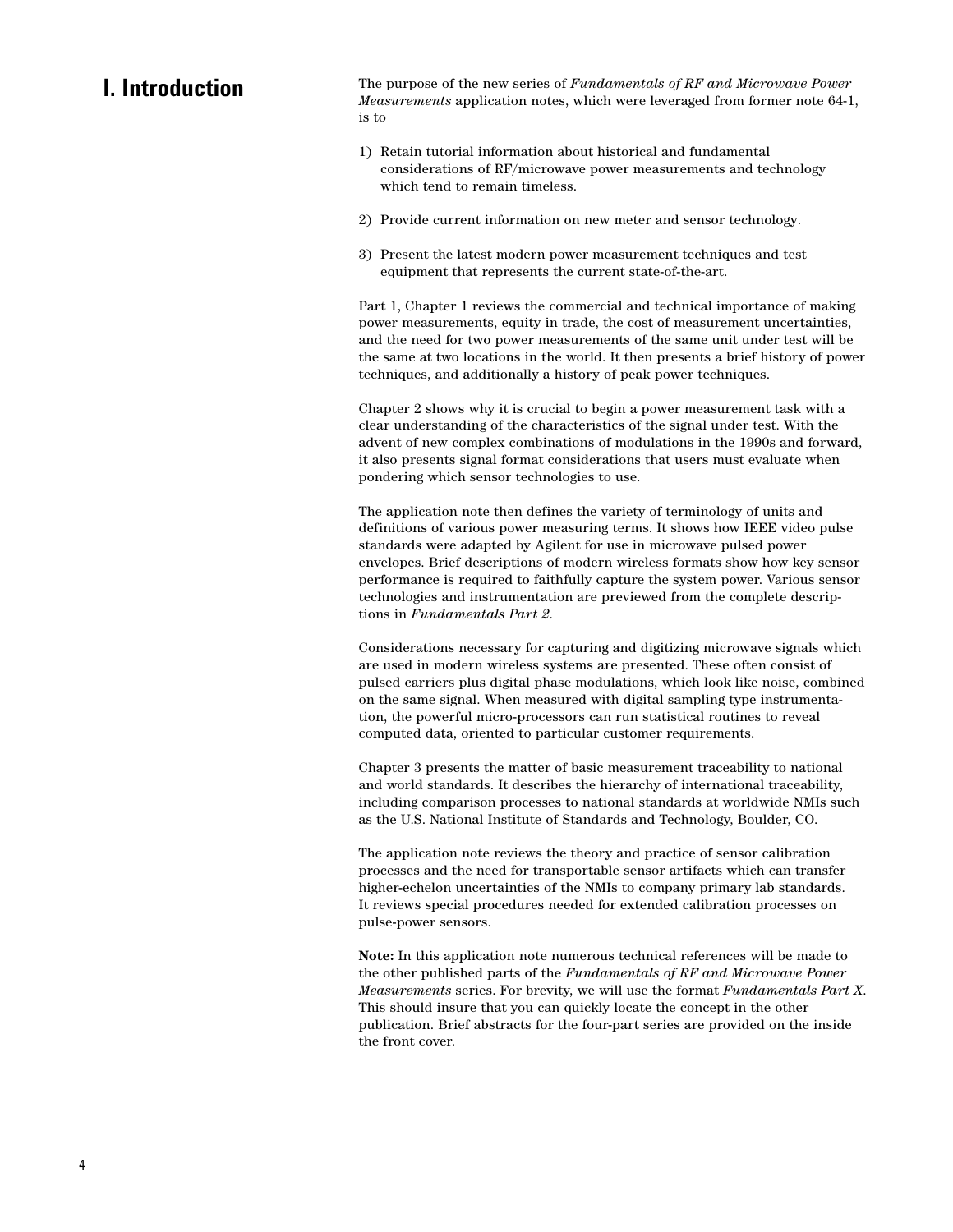### **The importance of power**

The output power level of a system or component is frequently the critical factor in the design, and ultimately the purchase and performance of almost all radio frequency and microwave equipment. The first key factor is the concept of equity in trade. When a customer purchases a product with specified power performance for a negotiated price, the final production-line test results need to agree with the customer's incoming inspection data. These shipping, receiving, installation or commissioning phases often occur at different locations, and sometimes across national borders. The various measurements must be consistent within acceptable uncertainties.

Secondly, measurement uncertainties cause ambiguities in the realizable performance of a transmitter. For example, a 10-W transmitter costs more than a 5-W transmitter. Twice the power output means twice the geographical area is covered or 40% more radial range for a communication system. Yet, if the overall measurement uncertainty of the final product test is on the order of ±0.5 dB, the unit actually shipped could have output power as much as 10% lower than the customer expects, with resulting lower operating margins.

Because signal power level is so important to the overall system performance, it is also critical when specifying the components that build up the system. Each component of a signal chain must receive the proper signal level from the previous component and pass the proper level to the succeeding component. Power is so important that it is frequently measured twice at each level, once by the vendor and again at the incoming inspection stations before beginning the next assembly level. It is at the higher operating power levels where each decibel increase in power level becomes more costly in terms of complexity of design, expense of active devices, skill in manufacture, difficulty of testing, and degree of reliability.

The increased cost per dB of power level is especially true at microwave frequencies, where the high-power solid state devices are inherently more costly and the guard-bands designed into the circuits to avoid maximum device stress are also quite costly. Many systems are continuously monitored for output power during ordinary operation. This large number of power measurements and their importance dictates that the measurement equipment and techniques be accurate, repeatable, traceable, and convenient.

The goal of this application note, and others, is to guide the reader in making those measurement qualities routine. Because many of the examples cited above used the term "signal level," the natural tendency might be to suggest measuring voltage instead of power. At low frequencies, below about 100 kHz, power is usually calculated from voltage measurements across an assumed impedance. As the frequency increases, the impedance has large variations, so power measurements become more popular, and voltage or current are the calculated parameters. At frequencies from about 30 MHz on up through the optical spectrum, the direct measurement of power is more accurate and easier. Another example of decreased usefulness is in waveguide transmission configurations where voltage and current conditions are more difficult to define.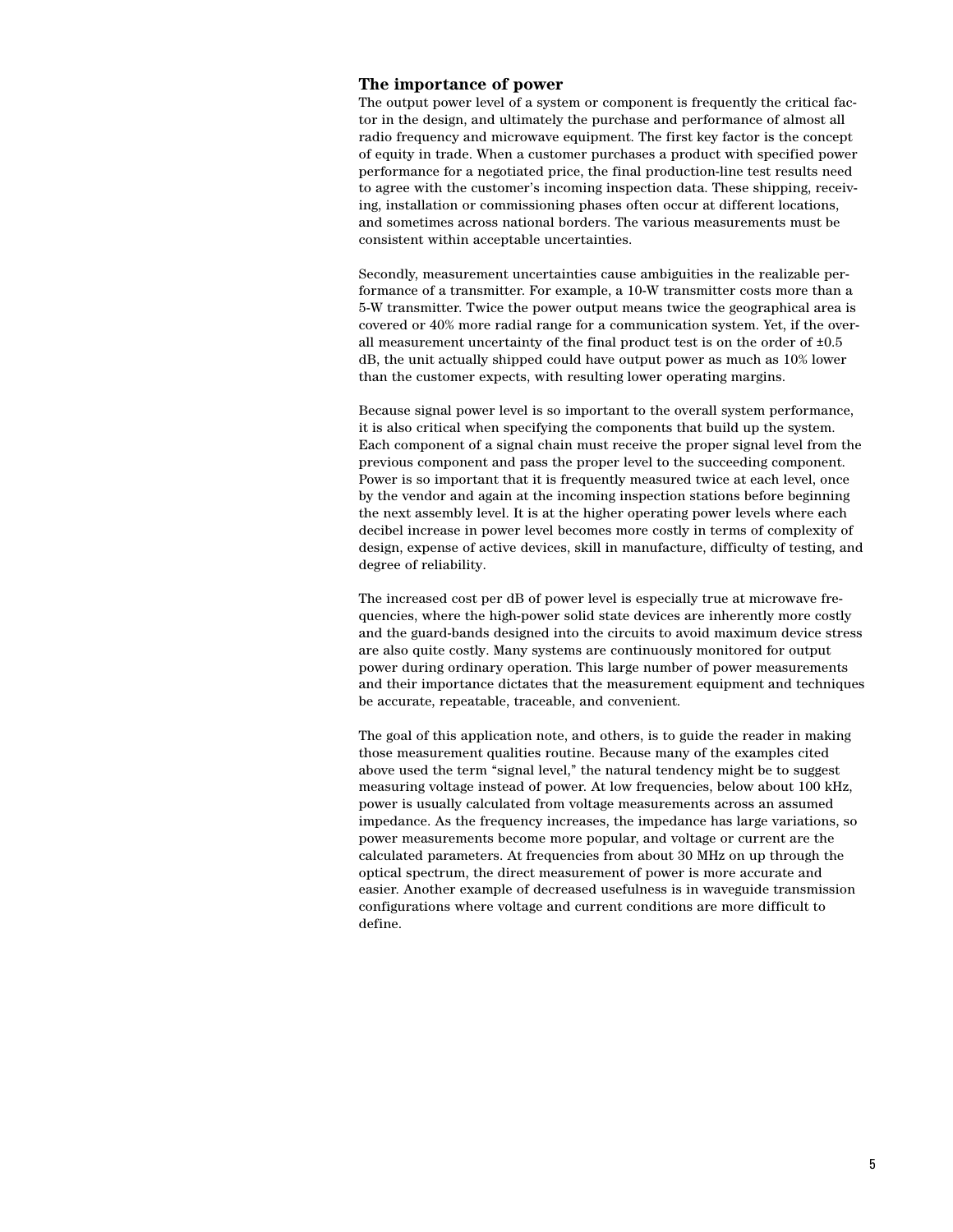#### **A brief history of power measurements**

From the earliest design and application of RF and microwave systems, it was necessary to determine the level of power output. Some of the techniques were quite primitive by today's standards. For example, when Sigurd and Russell Varian, the inventors of the klystron microwave power tube in the late 1930s, were in the early experimental stages of their klystron cavity, the detection diodes of the day were not adequate for those microwave frequencies. The story is told that Russell cleverly drilled a small hole at the appropriate position in the klystron cavity wall, and positioned a fluorescent screen alongside. This technique was adequate to reveal whether the cavity was in oscillation and to give a gross indication of power level changes as various drive conditions were adjusted.

Some early measurements of high power system signals were accomplished by arranging to absorb the bulk of the system power into some sort of termination and measuring the heat buildup versus time. A simple example used for high power radar systems was the water-flow calorimeter. These were made by fabricating a glass or low-dielectric-loss tube through the sidewall of the waveguide at a shallow angle. Since the water was an excellent absorber of the microwave energy, the power measurement required only a measurement of the heat rise of the water from input to output and a measure of the volumetric flow versus time. The useful part of that technique was that the water flow also carried off the considerable heat from the source under test at the same time it was measuring the desired parameter. This was especially important for measurements on kilowatt and megawatt microwave sources.

Going into World War II, as detection crystal technology grew from the early galena cat-whiskers, detectors became more rugged and performed at higher RF and microwave frequencies. They were better matched to transmission lines, and by using comparison techniques with sensitive detectors, unknown microwave power could be measured against known values of power generated by calibrated signal generators.

Power substitution methods emerged with the advent of sensing elements which were designed to couple transmission line power into the tiny sensing element.[1] Barretters were positive-temperature-coefficient elements, typically metallic fuses, but they were frustratingly fragile and easy to burn out. Thermistor sensors exhibited a negative temperature coefficient and were much more rugged. By including such sensing elements as one arm of a 4-arm balanced bridge, DC or low-frequency AC power could be withdrawn as RF/MW power was applied, maintaining the bridge balance and yielding a substitution value of power.[2]

Through the 1950s and 60s, coaxial and waveguide thermistor sensors were the workhorse technology. Agilent was a leading innovator in sensors and power meters with recognizable model numbers such as 430, 431 and 432. As the thermocouple sensor technology entered in the early 1970s, it was accompanied by digital instrumentation. This led to a family of power meters that were exceptionally long-lived, with model numbers such as 435, 436, 437, and 438.

Commercial calorimeters also had a place in early measurements. Dry calorimeters absorbed system power and by measurement of heat rise versus time, were able to determine system power. Agilent's 434A power meter (circa, 1960) was an oil-flow calorimeter, with a 10-W top range, which also used a heat comparison between the RF load and another identical load driven by DC power.[3] Water-flow calorimeters were offered by several vendors for medium to high power levels.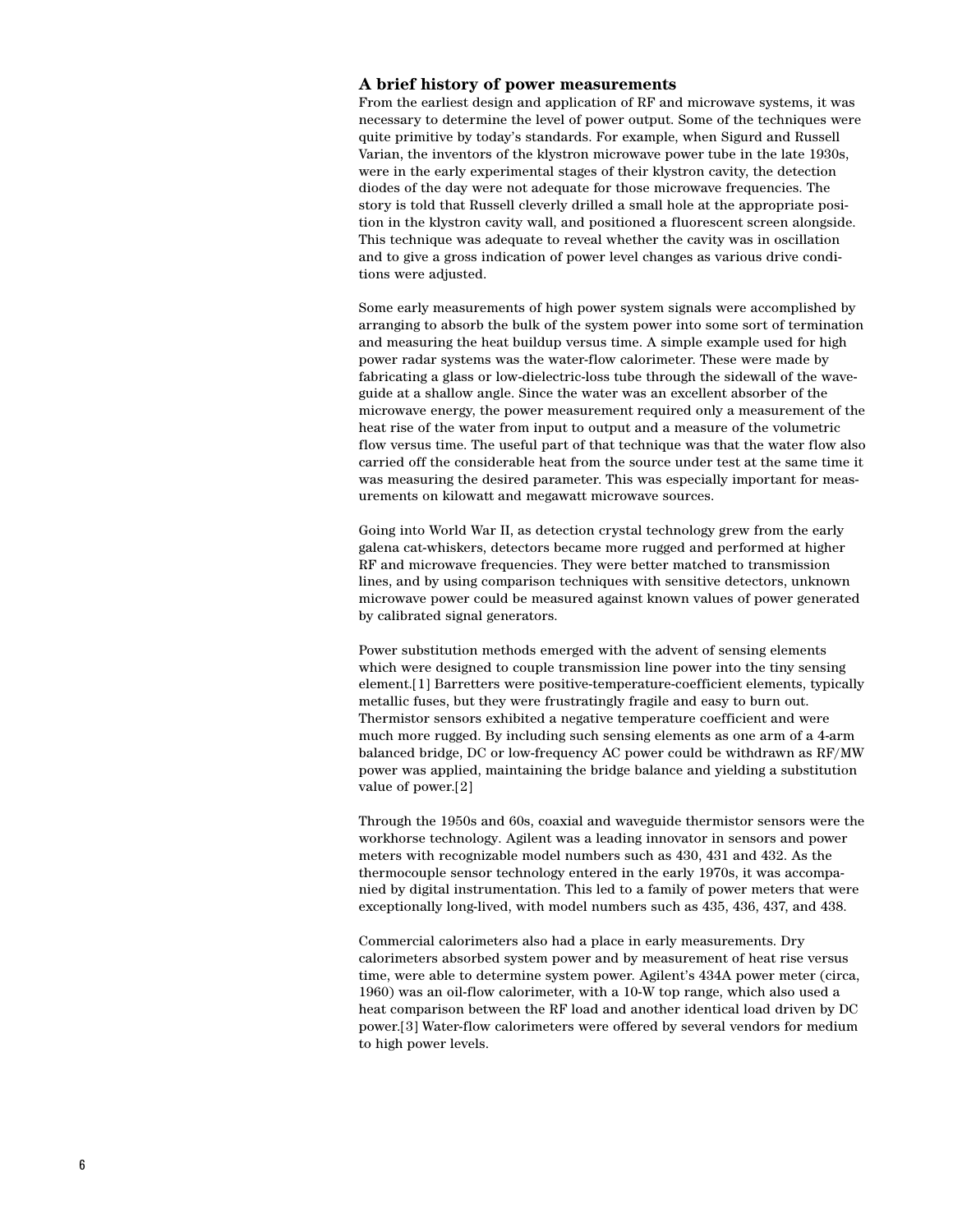### **A history of peak power measurements**

Historically, the development of radar and navigation systems in the late 1930s led to the application of pulsed RF and microwave power. Magnetrons and klystrons were invented to provide the pulsed power, and, therefore, peak power measurement methods developed concurrently. Since the basic performance of those systems depended primarily on the peak power radiated, it was important to have reliable measurements.[4]

Early approaches to pulse power measurement have included the following techniques: 1) calculation from average power and duty cycle data; 2) notch wattmeter; 3) DC-pulse power comparison; 4) barretter integration. Most straightforward is the method of measuring power with a typical averaging sensor, and dividing the result by the duty cycle measured with a video detector and an oscilloscope.

The notch wattmeter method arranged to combine the unknown pulsed signal with another comparison signal usually from a calibrated signal generator, into a single detector. By appropriate video synchronization, the generator signal was "notched out" to zero power at the precise time the unknown RF pulse occurred. A microwave detector responded to the combined power, which allowed the user to set the two power levels to be equal on an oscilloscope trace. The unknown microwave pulse was equal to the known signal generator level, corrected for the signal attenuation in the two paths.

The DC-power comparison method involved calibrating a stable microwave detector with known power levels across its dynamic range, up into its linear detection region. Then, unknown pulsed power could be related to the calibration chart. Agilent's early 8900A peak power meter (acquired as part of the Boonton Radio acquisition in the early 1960s) was an example of that method. It used a biased detector technique to improve stability, and measured in the 50 to 2000 MHz range, which made it ideal for the emerging navigation pulsed applications of the 1960s.

Finally, barretter integration instrumentation was an innovative solution which depended on measuring the fast temperature rise in a tiny metal wire sensor (barretter) which absorbed the unknown peak power.[5] By determining the slope of the temperature rise in the sensor, the peak power could be measured, the higher the peak, the faster the heat rise and greater the heat slope. The measurement was quite valid and independent of pulse width, but unfortunately, barretters were fragile and lacked great dynamic range. Other peak power meters were offered to industry in the intervening years.

In 1990, Agilent introduced a major advance in peak power instrumentation, the 8990A peak power analyzer. This instrument and its associated dual peak power sensors provided complete analysis of the envelope of pulsed RF and microwave power to 40 GHz. The analyzer was able to measure or compute 13 different parameters of a pulse waveform: 8 time values such as pulse width and duty cycle, and 5 amplitude parameters such as peak power and pulse top amplitude.



**Figure 1-1. Typical envelope of pulsed system with overshoot and pulse ringing, shown with 13 pulse parameters which the Agilent 8990A characterized for time and amplitude.**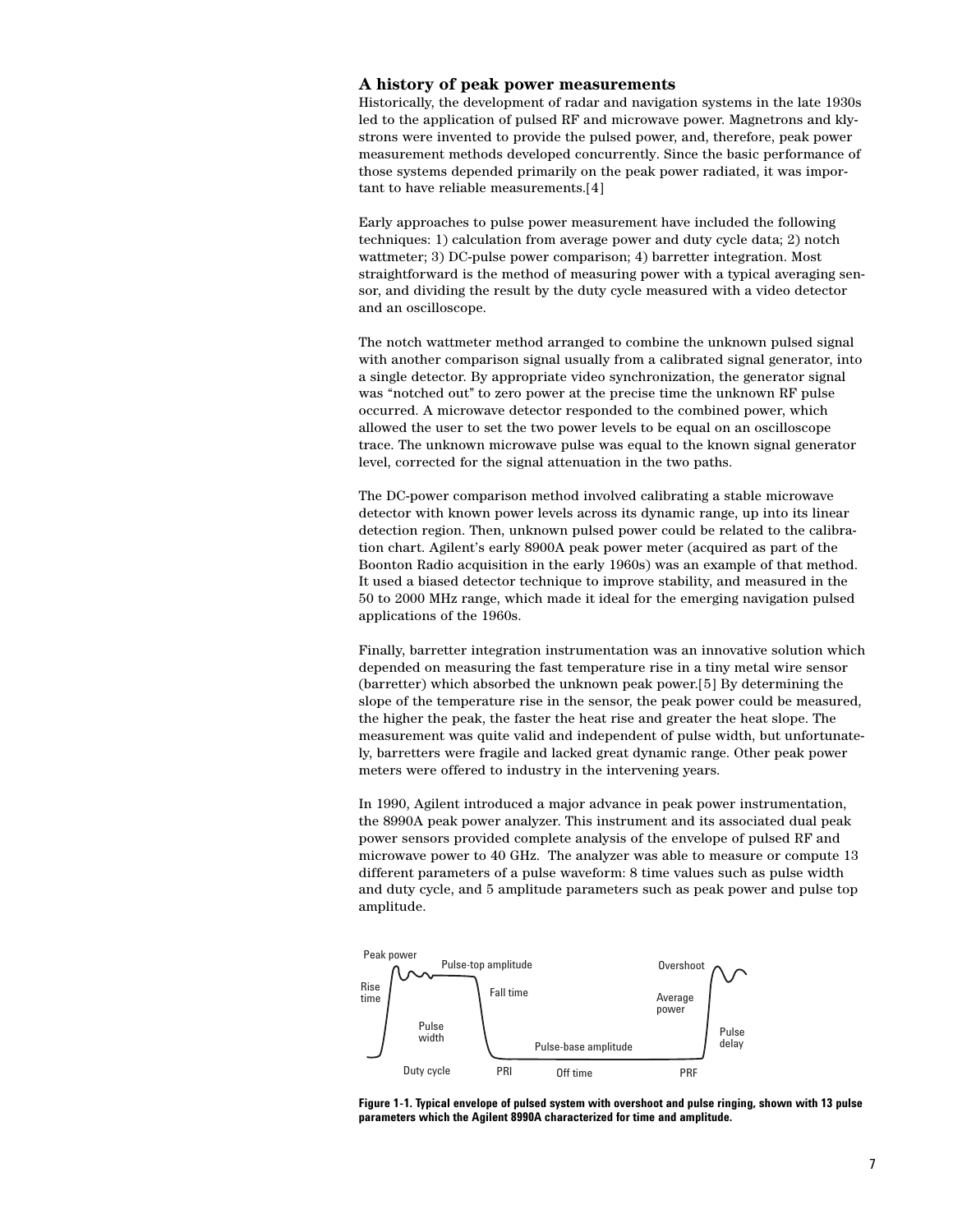Because it was really the first peak power analyzer which measured so many pulse parameters, Agilent chose that point to define for the industry certain pulse features in statistical terms, extending older IEEE definitions of video pulse characteristics. One reason was that the digital signal processes inside the instrument were themselves based on statistical methods. These pulsed power definitions are fully elaborated in Chapter II on definitions.

However, as the new wireless communications revolution of the 1990s took over, the need for instruments to characterize complex digital modulation formats led to the introduction of the Agilent E4416/17A peak and average power meters, and to the retirement of the 8990 meter. Complete descriptions of the new peak and average sensors, and meters and envelope characterization processes known as "time-gated" measurements are given in *Fundamentals Part 2*.

This application note allocates most of its space to the more modern, convenient, and wider dynamic range sensor technologies that have developed since those early days of RF and microwave. Yet, it is hoped that the reader will reserve some appreciation for those early developers in this field for having endured the inconvenience and primitive equipment of those times.

<sup>[1]</sup> B.P. Hand, "Direct Reading UHF Power Measurement," Hewlett-Packard Journal, Vol. 1, No. 59 (May, 1950).

<sup>[2]</sup> E.L. Ginzton, "Microwave Measurements," McGraw-Hill, Inc., 1957.

<sup>[3]</sup> B.P. Hand, "An Automatic DC to X-Band Power Meter for the Medium Power Range," Hewlett-Packard Journal, Vol. 9, No. 12 (Aug., 1958).

<sup>[4]</sup> M. Skolnik, "Introduction to Radar Systems," McGraw-Hill, Inc., (1962).

<sup>[5]</sup> R.E. Henning, "Peak Power Measurement Technique," Sperry Engineering Review, (May-June 1955).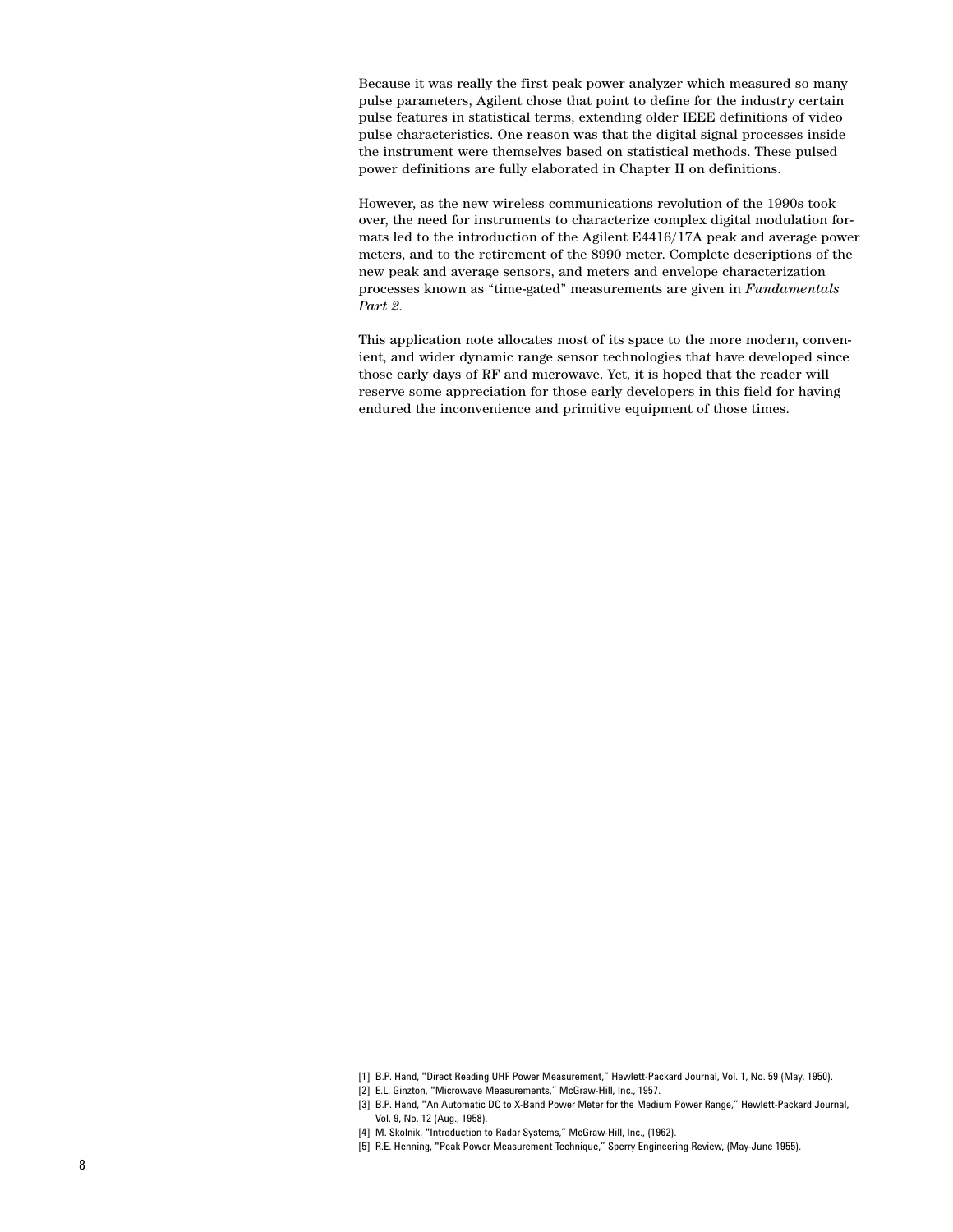# **II. Power Measurement Fundamentals**

#### **Understanding the characteristics of the signal under test**

The associated application note, *Fundamentals Part 2*, will be presenting the variety of power sensor technologies. There are basically four different sensor choices for detecting and characterizing power. It should be no surprise that all are needed, since users need to match the best sensor performance to the specific modulation formats of their signals under test. Users often need to have data pre-computed into formats common to their industry specifications. An example would be to measure, compute and display peak-to average power ratio.

System technology trends in modern communications, radar and navigation signals have resulted in dramatically new modulation formats, some of which have become highly complex. Some radar and EW (countermeasures) transmitters use spread spectrum or frequency-chirped and complex phase-coded pulse configurations. These are used to reveal more precise data on the unknown target returns.

New wireless systems depend on digital modulations at very high data rates, and other spread-spectrum formats. Some combine these digital data with pulsed time-share, and have precise requirements on rise times and off-time noise levels, see Figure 2-1. In other production and field measurements, a cellular base station transmitter might combine many channels of modulated carriers, through the same broadband power amplifier and up to the antennas. This can result in some statistical processes working to create extremely high peak power spikes, based on a concept called "crest factor." Such spikes need to be captured by the power metering, to assure that amplifier saturation will not occur. If it does, it creates intermodulation that smears one sub-carrier into another.



**Figure 2-1. This time-gated wireless signal format requires accurate determination of peak power, average power and peak-to-average ratio.**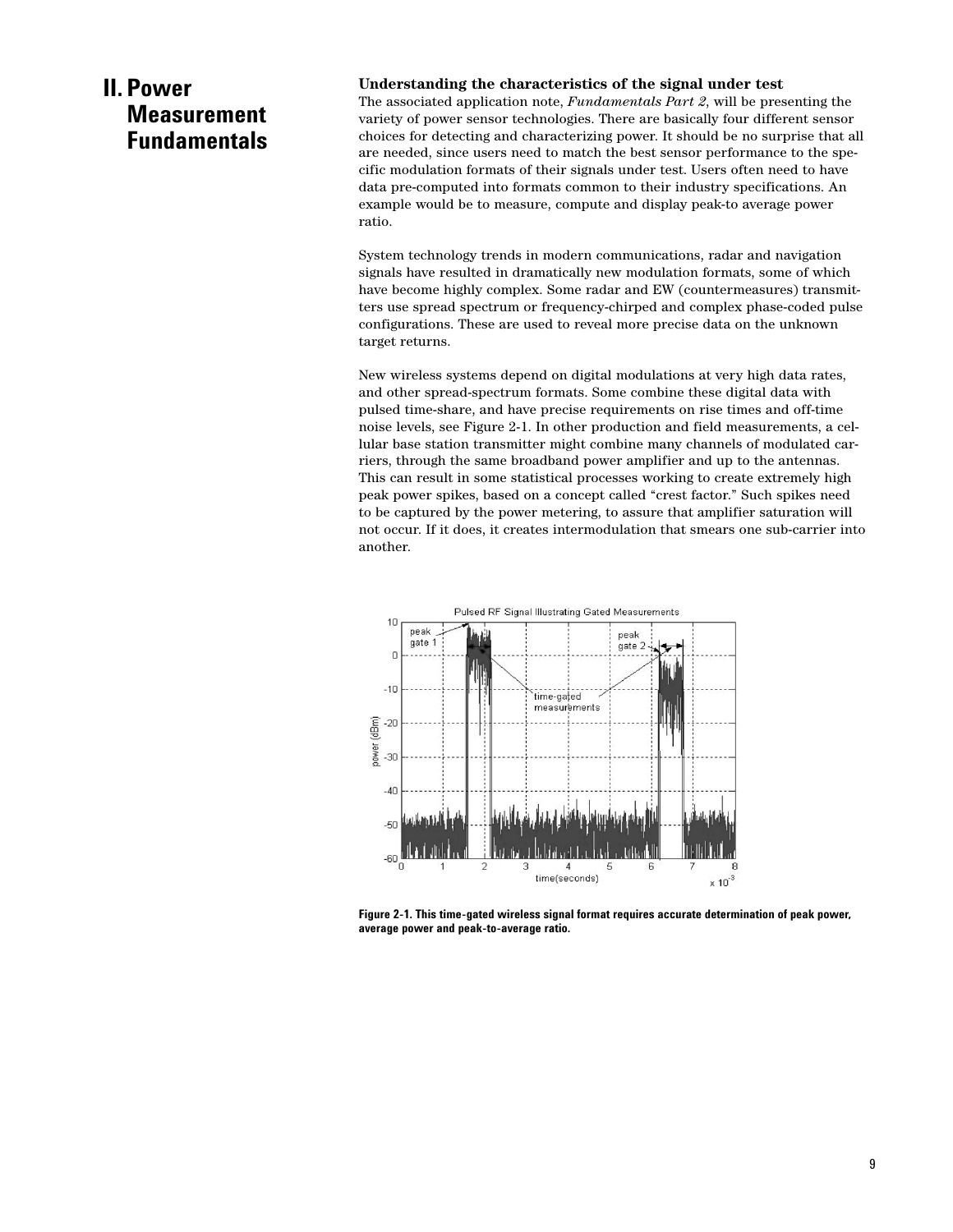Multiple signals, whether intentional or unintentional always stress a power sensor's ability to integrate power, or to capture the modulation envelope. Average power sensors such as thermistors and thermocouples inherently capture all power. No matter what the format, they respond to the heat generated by the signal under test. Diode sensors, feature much more sensitivity and dynamic range, but their conversion characteristic ranges from square law detection (input power proportional to output voltage) through a quasi-squarelaw region, to a linear region (input voltage proportional to output voltage).

Thus diode sensors can often be substituted for thermal sensors within their square-law range, but if peak power or crest factors caused spikes of RF/microwave to exceed the square-law range, data errors will result. Diode sensors are the only choice for characterizing pulsed waveform modulation envelopes or time-dependent formats like spread-spectrum used in wireless systems.

Modern peak and average diode sensors are pre-calibrated for operation across a wide dynamic range from square-law through the transition region to linear detection. They do it by capturing calibration data and storing it internal to the sensor component in an EEPROM. This correction data is then accessed for the final digital readout of the associated instrument. Diode calibration data also includes corrections for the all-important sensitivity to temperature environments. Complete information on peak and average diode sensors is given in *Fundamentals Part 2*.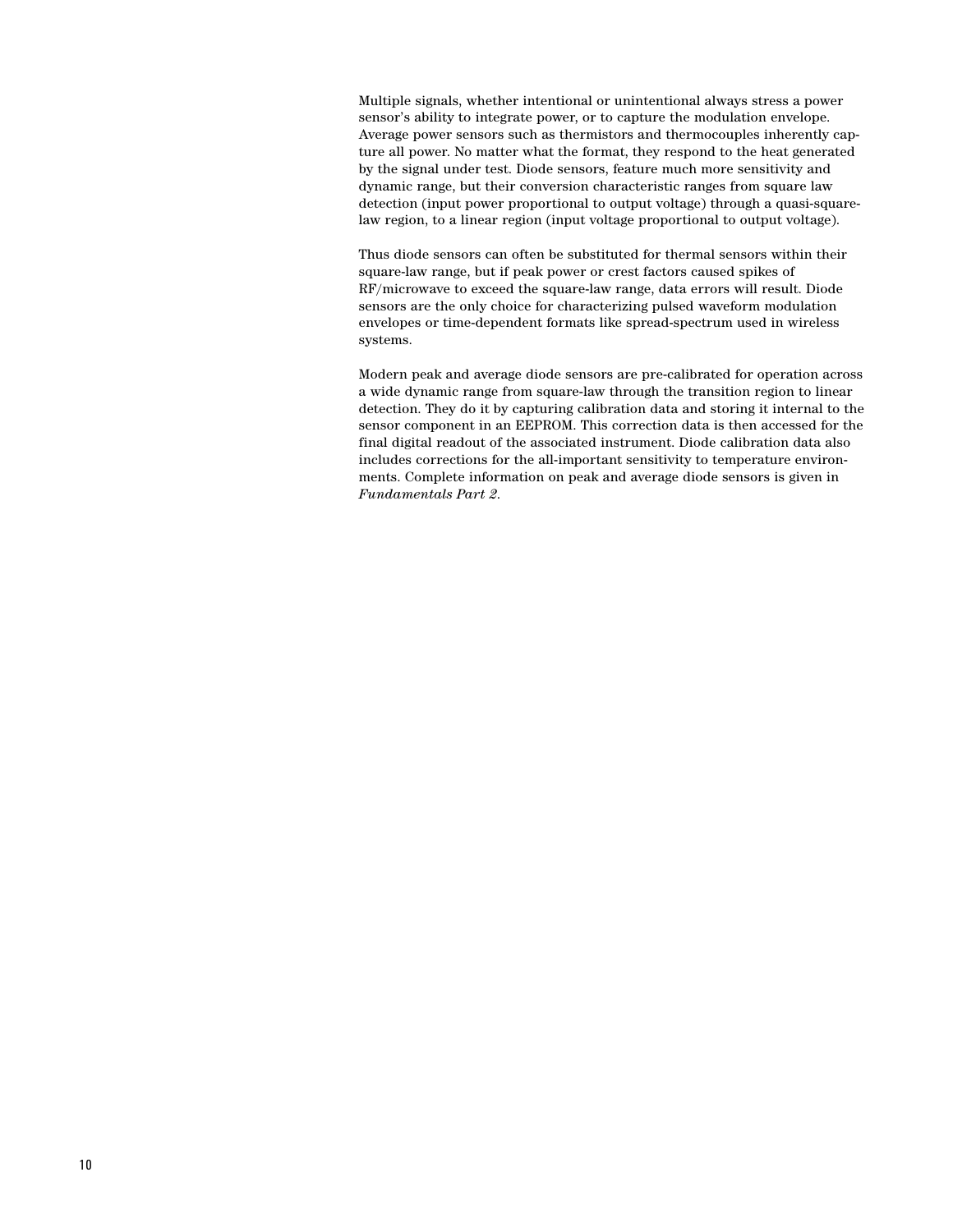## **Units and definitions**

#### **Watt**

The International System of Units (SI) has established the watt (W) as the unit of power; one watt is one joule per second. Interestingly, electrical quantities do not even enter into this definition of power. In fact, other electrical units are derived from the watt. A volt is one watt per ampere. By the use of appropriate standard prefixes the watt becomes the kilowatt (1 kW =  $10<sup>3</sup>$ W), milliwatt (1 mW =  $10^{-3}$ W), microwatt (1 µW =  $10^{-6}$ W), nanowatt (1 nW =  $10^{-9}$ W), etc.

#### **dB**

In many cases, such as when measuring gain or attenuation, the ratio of two powers, or relative power, is frequently the desired quantity rather than absolute power. Relative power is the ratio of one power level, P, to some other level or reference level,  $P_{ref}$ . The ratio is dimensionless because the units of both the numerator and denominator are watts. Relative power is usually expressed in decibels (dB).

The dB is defined by

$$
dB = 10 \log_{10} \left( \frac{P}{P_{ref}} \right) \tag{Equation 2-1}
$$

The use of dB has two advantages. First, the range of numbers commonly used is more compact; for example +63 dB to -153 dB is more concise than  $2 \times 10^6$ to  $0.5 \times 10^{-15}$ . The second advantage is apparent when it is necessary to find the gain of several cascaded devices. Multiplication of numeric gain is then replaced by the addition of the power gain in dB for each device.

#### **dBm**

Popular usage has added another convenient unit, dBm. The formula for dBm is similar to the dB formula except that the denominator,  $P_{ref}$ , is always one milliwatt:

$$
dBm = 10 \log_{10} \left( \frac{P}{1 \text{ mW}} \right) \tag{Equation 2-2}
$$

In this expression, P is expressed in milliwatts and is the only variable, so dBm is used as a measure of absolute power. An oscillator, for example, may be said to have a power output of 13 dBm. By solving for P using the dBm equation, the power output can also be expressed as 20 mW. So dBm means "dB above one milliwatt" (no sign is assumed positive) but a negative dBm is to be interpreted as "dB below one milliwatt." The advantages of the term dBm parallel those for dB; it uses compact numbers and allows the use of addition instead of multiplication when cascading gains or losses in a transmission system.

#### **Power**

The term "average power" is very popular and is used in specifying almost all RF and microwave systems. The terms "pulse power" and "peak envelope power" are more pertinent to radar and navigation systems, and recently, TDMA signals in wireless communication systems.

In elementary theory, power is said to be the product of voltage (V) and current  $(I)$ . But for an AC voltage cycle, this product V x I varies during the cycle as shown by curve P in Figure 2-2, according to a 2f relationship. From that example, a sinusoidal generator produces a sinusoidal current as expected, but the product of voltage and current has a DC term as well as a component at twice the generator frequency. The word "power" as most commonly used, refers to that DC component of the power product.

All the methods of measuring power to be discussed (except for one chapter on peak power measurement) use power sensors which, by averaging, respond to the DC component. Peak power instruments and sensors have time constants in the sub-microsecond region, allowing measurement of pulsed power modulation envelopes.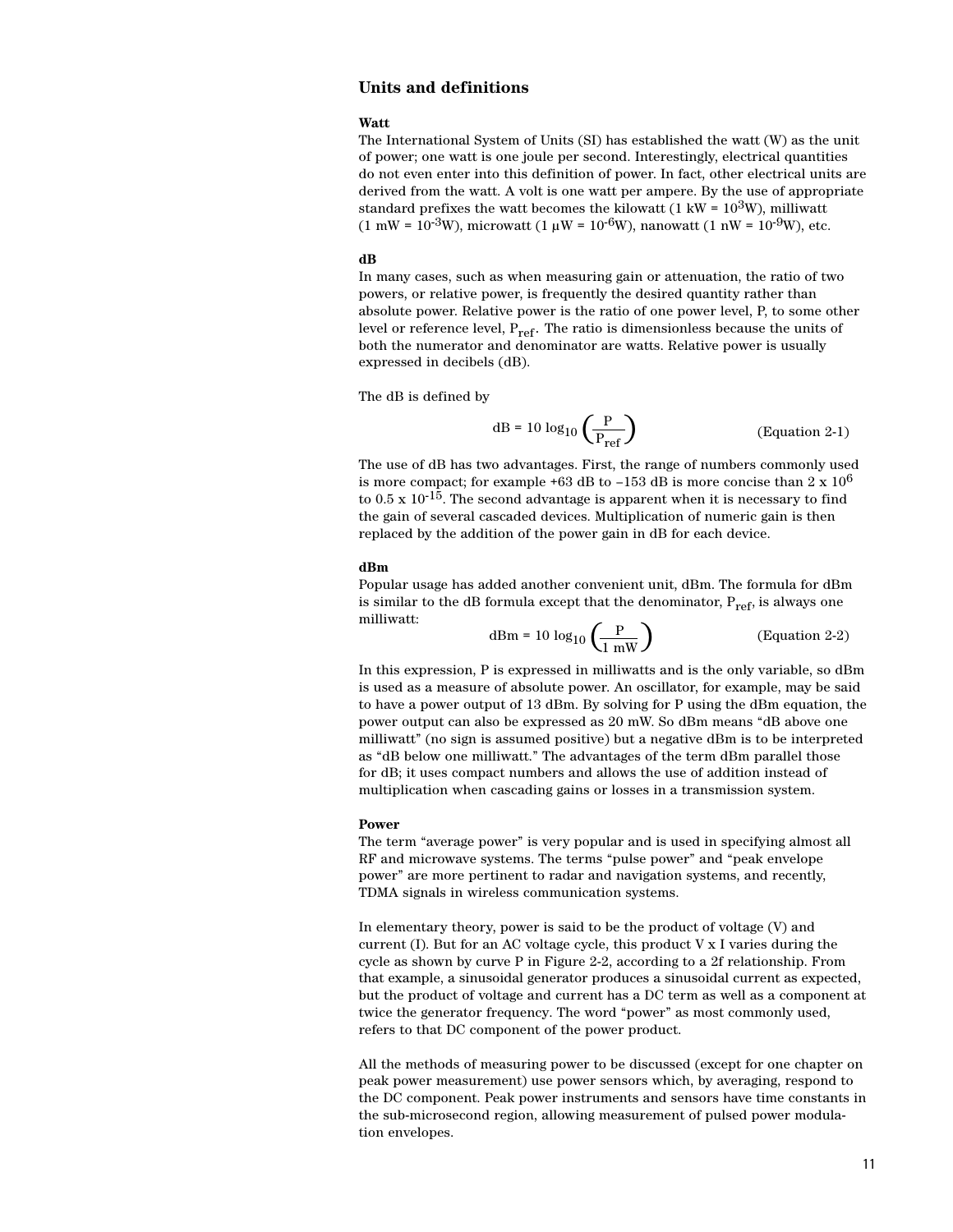

**Figure 2-2. The product of voltage and current, P, varies during the sinusoidal cycle.**

The fundamental definition of power is energy per unit time. This corresponds with the definition of a watt as energy transfer at the rate of one joule per second. The important question to resolve is over what time is the energy transfer rate to be averaged when measuring or computing power? From Figure 2-2 it is clear that if a narrow time interval is shifted around within one cycle, varying answers for energy transfer rate are found. But at radio and microwave frequencies, such microscopic views of the voltage-current product are not common. For this application note, power is defined as the energy transfer per unit time averaged over many periods of the lowest frequency (RF or microwave) involved.

A more mathematical approach to power for a continuous wave (CW) is to find the average height under the curve of P in Figure 2-2. Averaging is done by finding the area under the curve, that is by integrating, and then dividing by the length of time over which that area is taken. The length of time should be an exact number of AC periods. The power of a CW signal at frequency  $(1/T_0)$ is:  $nT<sub>0</sub>$ 

$$
P = \frac{1}{nT_0} \int_{0}^{nT_0} \exp\left(\frac{2\pi}{T_0} t\right) \cdot i_p \sin\left(\frac{2\pi}{T_0} + \phi\right)
$$
 (Equation 2-3)

where  $\rm T_{0}$  is the AC period,  $\rm e_{p}$  and  $\rm i_{p}$  represent peak values of e and i,  $\phi$  is the phase angle between e and i, and n is the number of AC periods. This yields (for  $n = 1, 2, 3...$ ):

$$
P = \frac{e_p i_p}{2} \cos \phi
$$
 (Equation 2-4)

If the integration time is many AC periods long, then, whether or not n is a precise integer makes a vanishingly small difference. This result for large n is the basis of power measurement.

For sinusoidal signals, circuit theory shows the relationship between peak and rms values as:

$$
e_p = \sqrt{2} E_{rms}
$$
 and  $i_p = \sqrt{2} I_{rms}$  (Equation 2-5)

Using these in (2-4) yields the familiar expression for power:

$$
P = E_{rms} \cdot I_{rms} \cos \phi \tag{Equation 2-6}
$$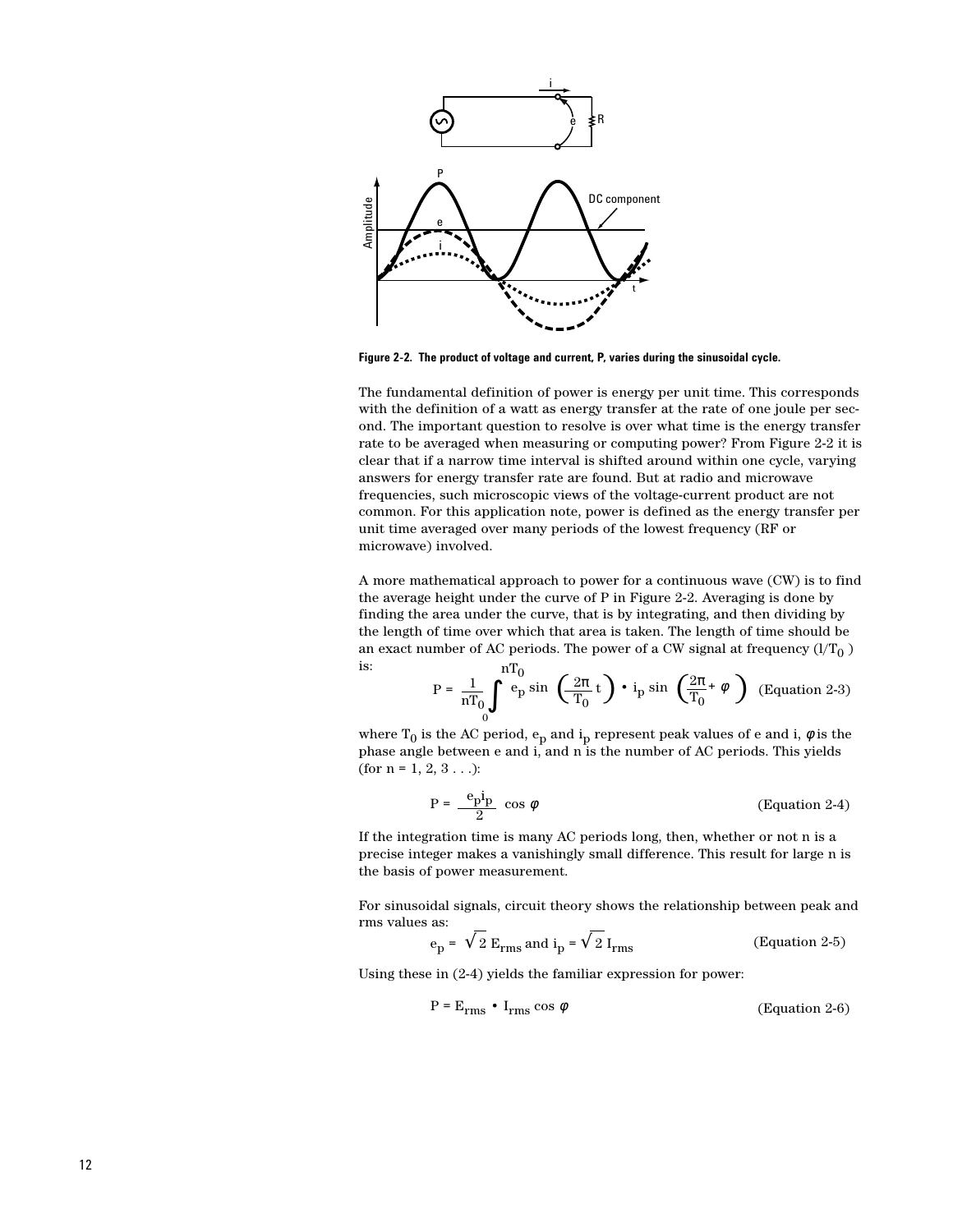#### **Average power**

Average power, like the other power terms to be defined, places further restrictions on the averaging time than just "many periods of the highest frequency." Average power means that the energy transfer rate is to be averaged over many periods of the lowest frequency involved. For a CW signal, the lowest frequency and highest frequency are the same, so average power and power are the same. For an amplitude modulated wave, the power must be averaged over many periods of the modulation component of the signal as well.

In a more mathematical sense, average power can be written as:

 $m$ 

$$
P_{avg} = \frac{1}{nT} \int_{0}^{nT} e(t) \cdot i(t) dt
$$
 (Equation 2-7)

where  $T$  is the period of the lowest frequency component of  $e(t)$  and  $i(t)$ . The averaging time for average power sensors and meters is typically from several hundredths of a second to several seconds and therefore this process obtains the average of most common forms of amplitude modulation.

#### **Pulse power**

For pulse power, the energy transfer rate is averaged over the pulse width, τ. Pulse width  $\tau$  is considered to be the time between the 50% risetime/ fall-time amplitude points.

Mathematically, pulse power is given by:

$$
P_p = \frac{1}{\tau} \int_0^{\tau} e(t) \cdot i(t) dt
$$
 (Equation 2-8)

By its very definition, pulse power averages out any aberrations in the pulse envelope such as overshoot or ringing. For this reason it is called pulse power and not peak power or peak pulse power as is done in many radar references. The terms peak power and peak pulse power are not used here for that reason. Building on IEEE video pulse definitions, pulse-top amplitude also describes the pulse-top power averaged over its pulse width. Peak power refers to the highest power point of the pulse top, usually the risetime overshoot. See IEEE definitions below.

The definition of pulse power has been extended since the early days of microwave to be:

$$
P_p = \frac{P_{avg}}{Duty\ Cycle} \tag{Equation 2-9}
$$

where duty cycle is the pulse width times the repetition frequency. See Figure 2-3. This extended definition, which can be derived from Equations 2-7 and 2-8 for rectangular pulses, allows calculation of pulse power from an average power measurement and the duty cycle.

For microwave systems which are designed for a fixed duty cycle, peak power is often calculated by use of the duty cycle calculation along with an average power sensor. See Figure 2-3. One reason is that the instrumentation is less expensive, and in a technical sense, the averaging technique integrates all the pulse imperfections into the average.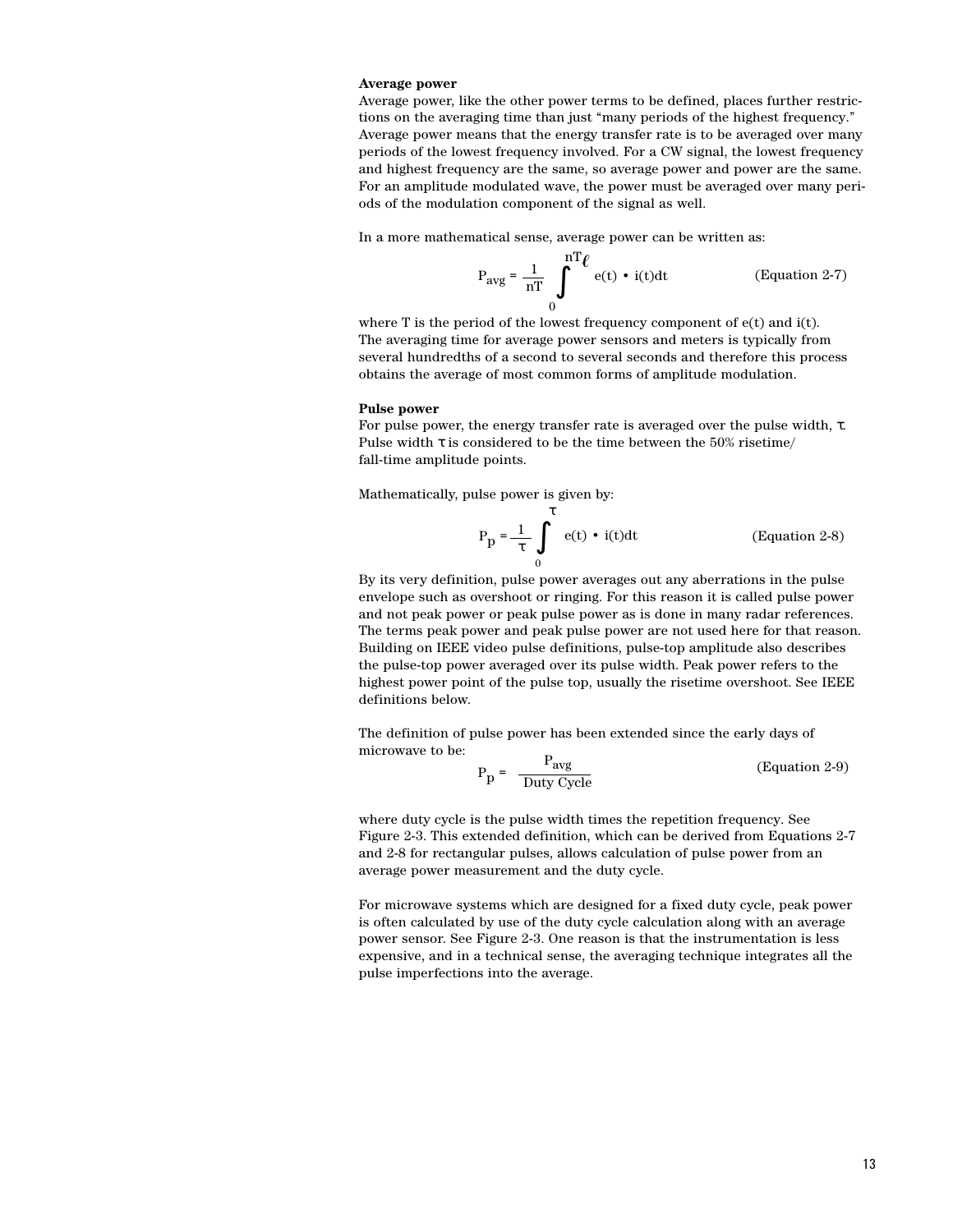The evolution of highly sophisticated radar, electronic warfare and navigation systems, which is often based on complex pulsed and spread spectrum technology, has led to more sophisticated instrumentation for characterizing pulsed RF power. *Fundamentals Part 2* presents the theory and practice of peak and average sensors and instrumentation.



**Figure 2-3. Pulse power Pp is averaged over the pulse width.**

#### **Peak envelope power**

For certain more sophisticated, microwave applications and because of the need for greater accuracy, the concept of pulse power is not totally satisfactory. Difficulties arise when the pulse is intentionally non-rectangular or when aberrations do not allow an accurate determination of pulse width τ. Figure 2-4 shows an example of a Gaussian pulse shape used in certain navigation systems, where pulse power, by either Equation 2-8 or 2-9, does not give a true picture of power in the pulse. Peak envelope power is a term for describing the maximum power. Envelope power will first be discussed.



**Figure 2-4. A Gaussian pulse and the different kinds of power.**

Envelope power is measured by making the averaging time greater than  $1/f<sub>m</sub>$ where  $f_m$  is the maximum frequency component of the modulation waveform. The averaging time is therefore limited on both ends: (1) it must be large compared to the period of the highest modulation frequency, and (2) it must be small compared to the carrier.

By continuously displaying the envelope power on an oscilloscope (using a detector operating in its square-law range), the oscilloscope trace will show the power profile of the pulse shape. (Square law means the detected output voltage is proportional to the input RF power, that is the square of the input voltage.) Peak envelope power, then, is the maximum value of the envelope power.

Average power, pulse power, and peak envelope power all yield the same answer for a CW signal. Of all power measurements, average power is the most frequently measured because of convenient measurement equipment with highly accurate and traceable specifications.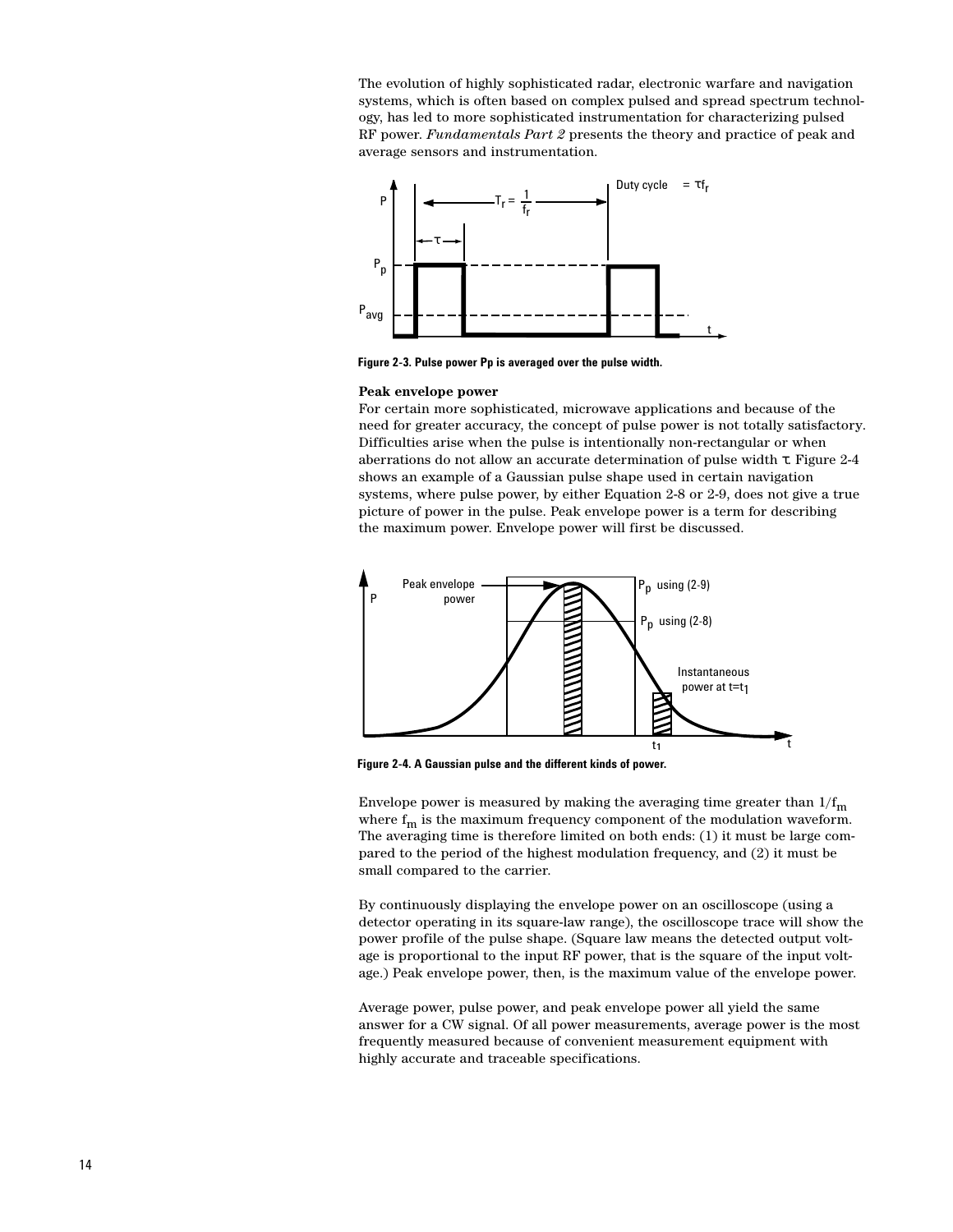### **IEEE video pulse standards adapted for microwave pulses**

As mentioned in Chapter I, the 1990 introduction of the Agilent 8990 peak power analyzer (now discontinued) resulted in the promulgation of some new terminology for pulsed power, intended to define pulsed RF/microwave waveforms more precisely. For industry consistency, Agilent chose to extend older IEEE definitions of video pulse characteristics into the RF/microwave domain.

One reason that pulsed power is more difficult to measure is that user-waveform envelopes under test may need many different parameters to characterize the power flow as shown in Figure 2-5.



**Figure 2-5. Typical envelope of pulsed system with overshoot and pulse ringing, shown with 13 pulse parameters which characterize time and amplitude.**

Two IEEE video standards were used to implement the RF/microwave definitions:

- 1) IEEE STD 194-1977, "IEEE Standard Pulse Terms and Definitions," July 26, 1977.[1]
- 2) ANSI/IEEE STD 181-1977, "IEEE Standard on Pulse Measurement and Analysis by Objective Techniques," July 22, 1977. (Revised from 181-1955, *Methods of Measurement of Pulse Qualities*.[2]

IEEE STD 194-1977 was the primary source for definitions. ANSI/IEEE STD 181 is included here for reference only, since the 8990 used statistical techniques to determine pulse top characteristics as recommended by IEEE STD 181 histogram process.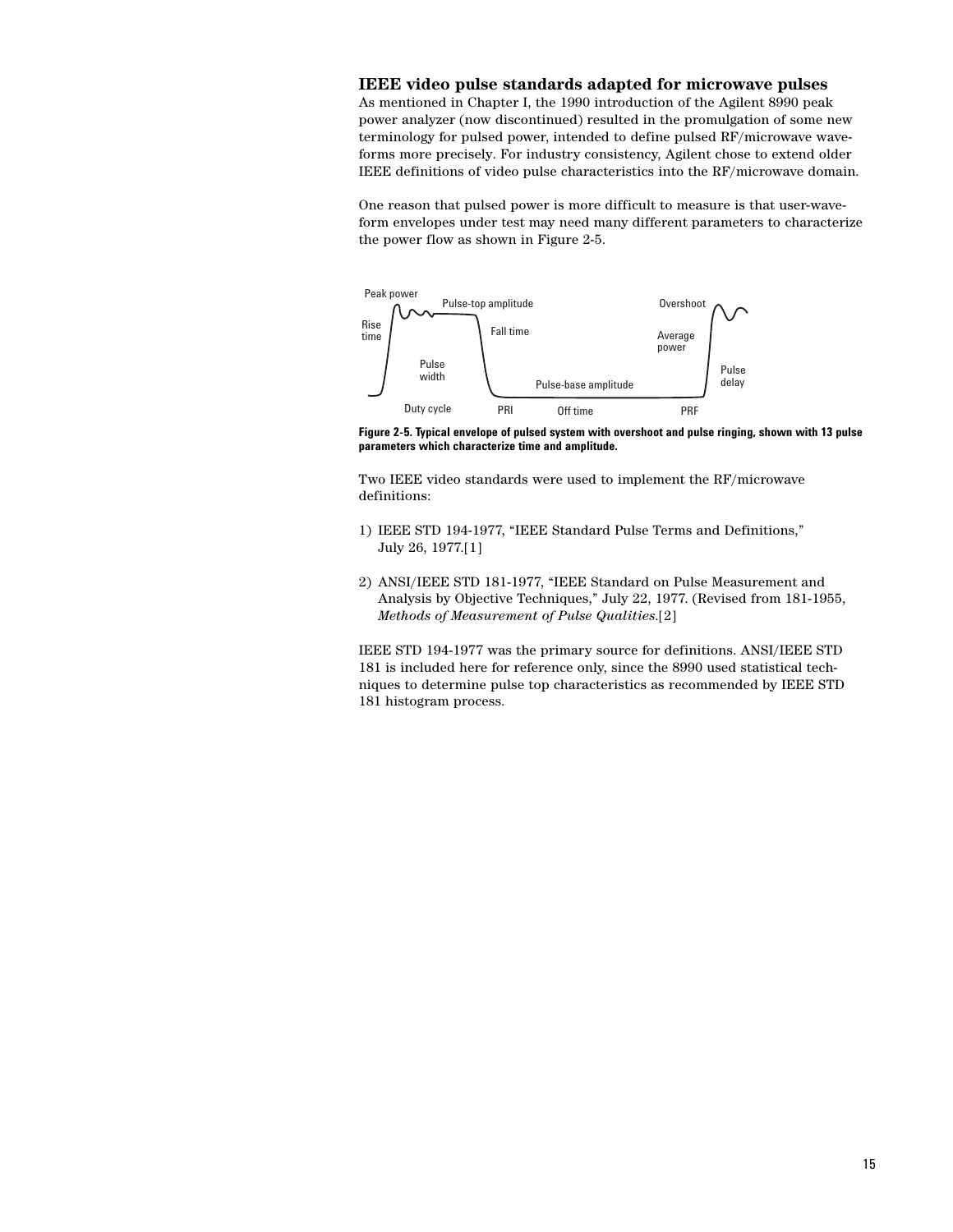

**Figure 2-6. IEEE pulse definitions and standards for video parameters applied to microwave pulse envelopes. ANSI/IEEE Std 194-1977, Copyright © 1977, IEEE all rights reserved.**

It was recognized that while terms and graphics from both those standards were written for video pulse characteristics, most of the measurement theory and intent of the definitions can be applied to the waveform envelopes of pulse-modulated RF and microwave carriers. Several obvious exceptions would be parameters such as pre-shoot, which is the negative-going undershoot that precedes a pulse risetime. Negative power would be meaningless. The same reasoning would apply to the undershoot following the fall time of a pulse.

For measurements of pulse parameters such as risetime or overshoot to be meaningful, the points on the waveform that are used in the measurement must be defined unambiguously. Since all the time parameters are measured between specific amplitude points on the pulse, and since all the amplitude points are referenced to the two levels named "top" and "base," Figure 2-6 shows how they are defined.

#### **Peak power waveform definitions**

The following are definitions for 13 RF pulse parameters as adapted from IEEE video definitions:

| Rise time  | The time difference between the proximal and distal first<br>transition points, usually 10 and 90% of pulse-top amplitude<br>(vertical display is linear power).                                                              |
|------------|-------------------------------------------------------------------------------------------------------------------------------------------------------------------------------------------------------------------------------|
| Fall time  | Same as risetime measured on the last transition.                                                                                                                                                                             |
|            | Pulse width The pulse duration measured at the mesial level; normally<br>taken as the 50% power level.                                                                                                                        |
| Off time   | Measured on the mesial (50%) power line; pulse separation,<br>the interval between the pulse stop time of a first pulse waveform<br>and the pulse start time of the immediately following pulse<br>waveform in a pulse train. |
| Duty cycle | The previously measured pulse duration divided by the pulse<br>repetition interval.                                                                                                                                           |
| PRI        | (pulse repetition interval) The interval between the pulse start<br>time of a first pulse waveform and the pulse start time of the<br>immediately following pulse waveform in a periodic pulse train.                         |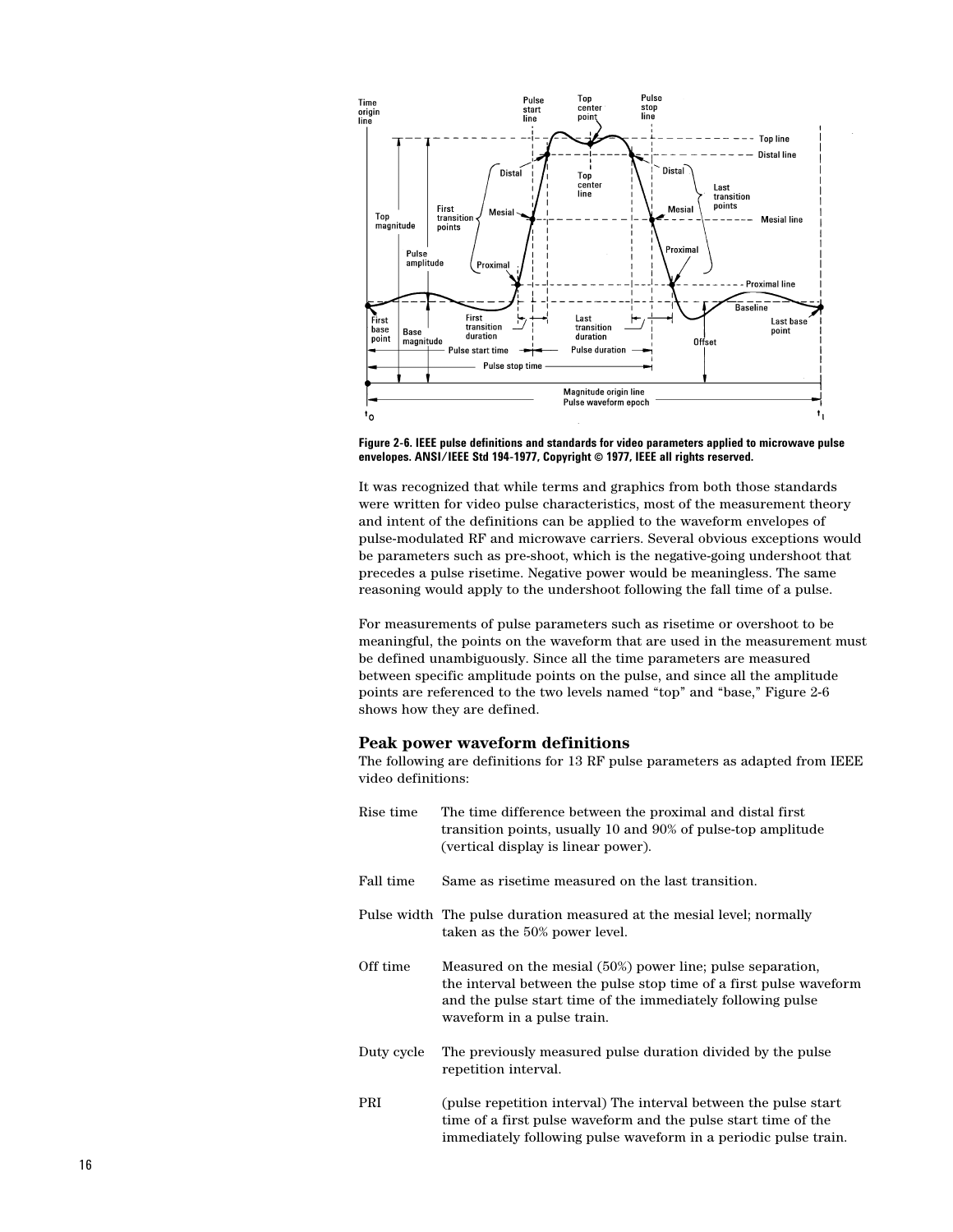| <b>PRF</b>  | (pulse repetition frequency) The reciprocal of PRI.                                                                                                                                                                                                                                                    |
|-------------|--------------------------------------------------------------------------------------------------------------------------------------------------------------------------------------------------------------------------------------------------------------------------------------------------------|
| Pulse delay | The occurance in time of one pulse waveform before (after)<br>another pulse waveform; usually the reference time would be a<br>video system timing or clock pulse.                                                                                                                                     |
| Pulse-top   | Pulse amplitude, defined as the algebraic amplitude difference<br>between the top magnitude and the base magnitude; calls for a<br>specific procedure or algorithm, such as the histogram method. <sup>1</sup>                                                                                         |
| Pulse-base  | The pulse waveform baseline specified to be obtained by<br>the histogram algorithm.                                                                                                                                                                                                                    |
| Peak power  | The highest point of power in the waveform, usually at the first<br>overshoot; it might also occur elsewhere across the pulse top if<br>parasitic oscillations or large amplitude ringing occurs; peak<br>power is not the pulse-top amplitude which is the primary<br>measurement of pulse amplitude. |
| Overshoot   | A distortion that follows a major transition; the difference<br>between the peak power point and the pulse-top amplitude<br>computed as a percentage of the pulse-top amplitude.                                                                                                                       |
|             | Average power Computed by using the statistical data from pulse-top amplitude<br>power and time measurements.                                                                                                                                                                                          |

#### **A typical wireless modulation format**

Modern wireless system designs use TDMA (time division multiple access) and CDMA (code division multiple access) for combining many channels into broadband complex signal formats. For the typical signal of Figure 2-1, the EDGE system (enhanced data rate for GSM evolution) requires a characterization of peak, average and peak-to-average ratios during the pulse-burst interval.

The power sensor used must faithfully capture the fast rise/fall times of the system pulse, plus respond to the digital phase modulation in the time gate, without being influenced by the statistical crest factor spikes of the modulation. To render the power metering instrumentation insensitive to off-time noise, the instrument requires a time-gating function which can capture data during specified time intervals.

Modern digital computation routines provide for peak-to-average determinations. Design engineers can obtain more complicated statistical data such as the CCDF, a distribution function which states the percentage of the time a wireless signal is larger than a specified value. This is of great value in testing and troubleshooting non-linearity of power amplifiers. [3]

#### **Three technologies for sensing power**

There are three popular devices for sensing and measuring average power at RF and microwave frequencies. Each of the methods uses a different kind of device to convert the RF power to a measurable DC or low frequency signal. The devices are the thermistor, the thermocouple, and the diode detector. Each of the next three chapters discusses in detail one of those devices and its associated instrumentation. *Fundamentals Part 2* discusses diode detectors used to measure pulsed and complex modulation envelopes.

Each method has some advantages and disadvantages over the others. After the individual measurement sensors are studied, the overall measurement errors are discussed in *Fundamentals Part 2*.

The general measurement technique for average power is to attach a properly calibrated sensor to the transmission line port at which the unknown power is to be measured. The output from the sensor is connected to an appropriate power meter. The RF power to the sensor is turned off and the power meter zeroed. This operation is often referred to as "zero setting" or "zeroing." Power is then turned on. The sensor, reacting to the new input level, sends a signal to the power meter and the new meter reading is observed.

<sup>1.</sup> In such a method, the probability histogram of power samples is computed. This is split in two around the mesial line and yields a peak in each segment. Either the mode or the mean of these histograms gives the pulse top and pulse bottom power. 17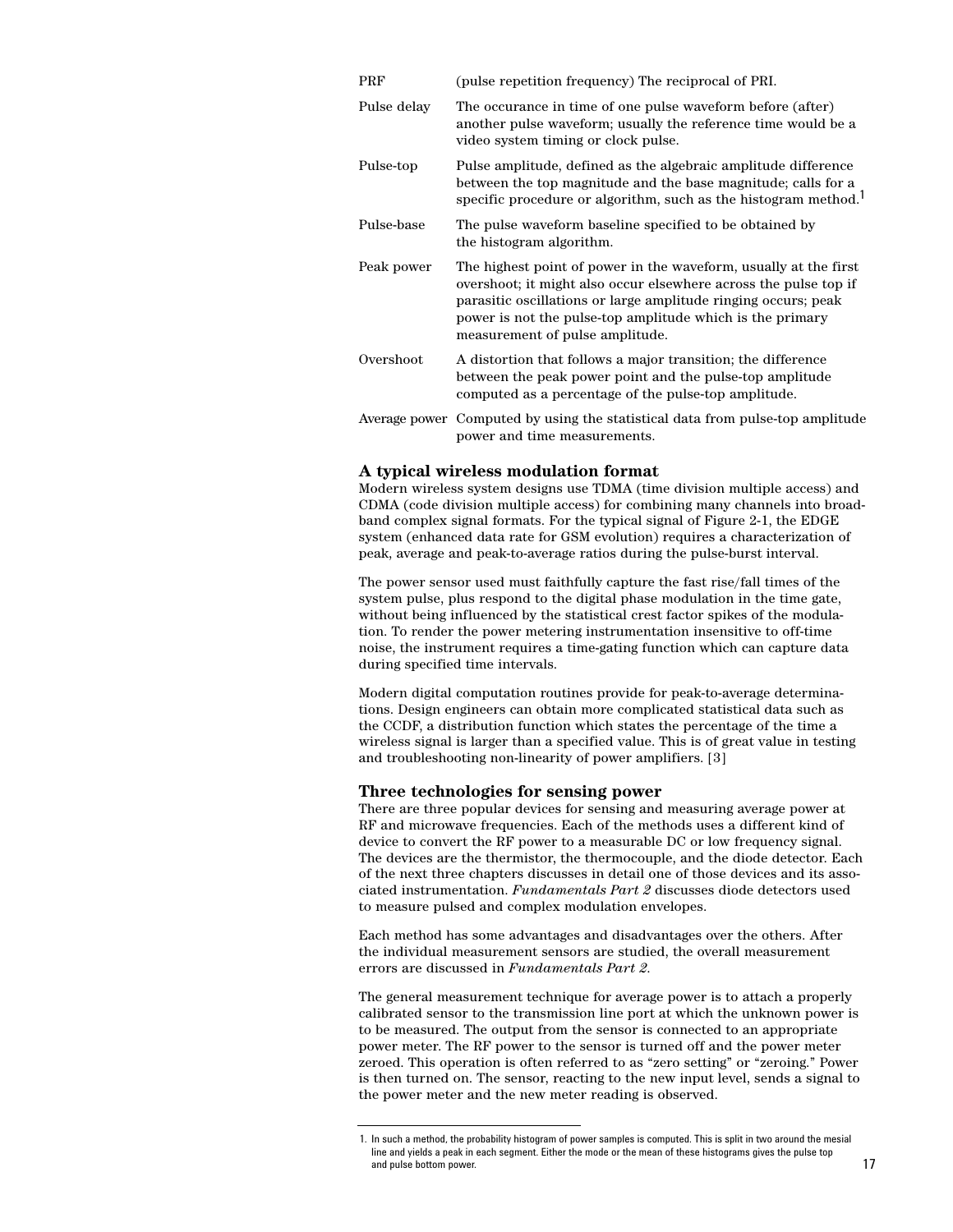### **An overview of power sensors and meters for pulsed and complex modulations**

As the new wireless communications revolution of the 1990s took over, the need for instruments to characterize the power envelope of complex digital modulation formats led to the introduction of the Agilent E4416/17A peak and average power meters, and to the retirement of the 8990 meter. Complete descriptions of the new peak and average sensors and meters along with envelope characterization processes known as "time-gated" measurements are given in *Fundamentals Part 2*. "Time-gated" is a term that emerged from spectrum analyzer applications. It means adding a time selective control to the power measurement.

The E4416/17A peak and average meters also led to some new definitions of pulsed parameters, suitable for the communications industry. For example, burst average power is that pulsed power averaged across a TDMA pulse width. Burst average power is functionally equivalent to the earlier pulse-top amplitude of Figure 2-5. One term serves the radar applications arena and the other, the wireless arena.

#### **Key power sensor parameters**

In the ideal measurement case above, the power sensor absorbs all the power incident upon the sensor. There are two categories of non-ideal behavior that are discussed in detail in *Fundamentals Part 3*, but will be introduced here.

First, there is likely an impedance mismatch between the characteristic impedance of the RF source or transmission line and the RF input impedance of the sensor. Thus, some of the power that is incident on the sensor is reflected back toward the generator rather than dissipated in the sensor. The relationship between incident power  $\mathrm{P_{i}}$  , reflected power  $\mathrm{P_{r}}$  , and dissipated power  $\mathrm{P_{d}}$  , is:

$$
P_i = P_r + P_d \tag{Equation 2-10}
$$

The relationship between  $P_i$  and  $P_r$  for a particular sensor is given by the sensor reflection coefficient magnitude  $\rho_{\ell}$ .

$$
P_r = \rho_\ell^2 P_i \tag{Equation 2-11}
$$

Reflection coefficient magnitude is a very important specification for a power sensor because it contributes to the most prevalent source of error, mismatch uncertainty, which is discussed in *Fundamentals Part 3*. An ideal power sensor has a reflection coefficient of zero, no mismatch. While a  $\rho_{\ell}$  of 0.05 or 5% (equivalent to an SWR of approximately 1.11) is preferred for most situations, a 50% reflection coefficient would not be suitable for most situations due to the large measurement uncertainty it causes. Some early waveguide sensors were specified at a reflection coefficient of 0.35.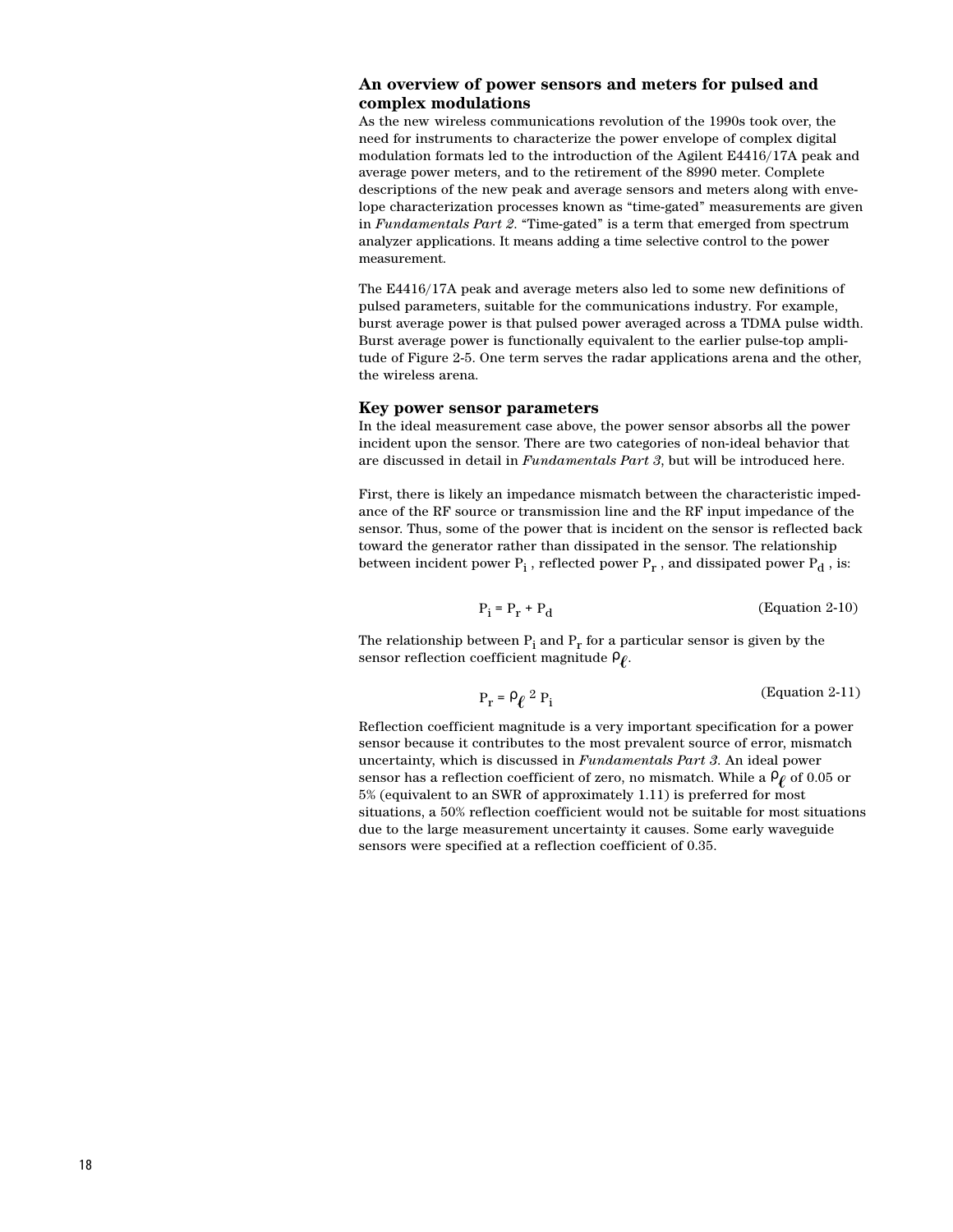

**Figure 2-7. This chart shows a typical distribution of uncertainty values for its three largest causes; mismatch, sensor and meter specifications. It reveals why a low SWR specification for the power sensor is critical.**

*Fundamentals Part 3* will describe in great depth, the 13 individual contributors to the total measurement uncertainty of a power measurement. But one should always understand that the main culprit is the mismatch uncertainty caused by the SWR of the test signal port, which is usually uncontrollable. But, bad as the SWR of the port under test is, the mismatch uncertainty is always minimized in effect by choosing a sensor with the lowest practical SWR. [4]

Previously, tuner stubs were used for narrow band measurements to maximize transmitted power. But in modern broadband systems, tuners are useless, and the better solution is to choose power sensors with the lowest possible SWR.

Another cause of non-ideal behavior occurs inside the sensor when RF power is dissipated in places other than in the power sensing element. Only the actual power dissipated in the sensor element gets metered. This effect is defined as the sensor's effective efficiency  $\eta_e$ . An effective efficiency of 1 (100%) means that all the power entering the sensor unit is absorbed by the sensing element and metered — no power is dissipated in conductors, sidewalls, or other components of the sensor.

The most frequently used specification of a power sensor is called the calibration factor,  $K_b$ .  $K_b$  is a combination of reflection coefficient and effective efficiency according to

$$
K_b = \eta_e (1 - \rho \ell^2)
$$
 (Equation 2-12)

If a sensor has a  $K_b$  of 0.90 (90%) the power meter would normally indicate a power level that is 10% lower than the incident power  $\mathrm{P_{i}.}$  Modern power sensors are calibrated at the factory and carry a calibration chart or have the correction data stored in EEPROM. Power meters then correct the lower-indicated reading by setting a calibration factor dial (or keyboard or GPIB on digital meters) on the power meter to correspond with the calibration factor of the sensor at the frequency of measurement. Calibration factor correction is not capable of correcting for the total effect of reflection coefficient, due to the unknown phase relation of source and sensor. There is still a mismatch uncertainty that is discussed in *Fundamentals Part 3*.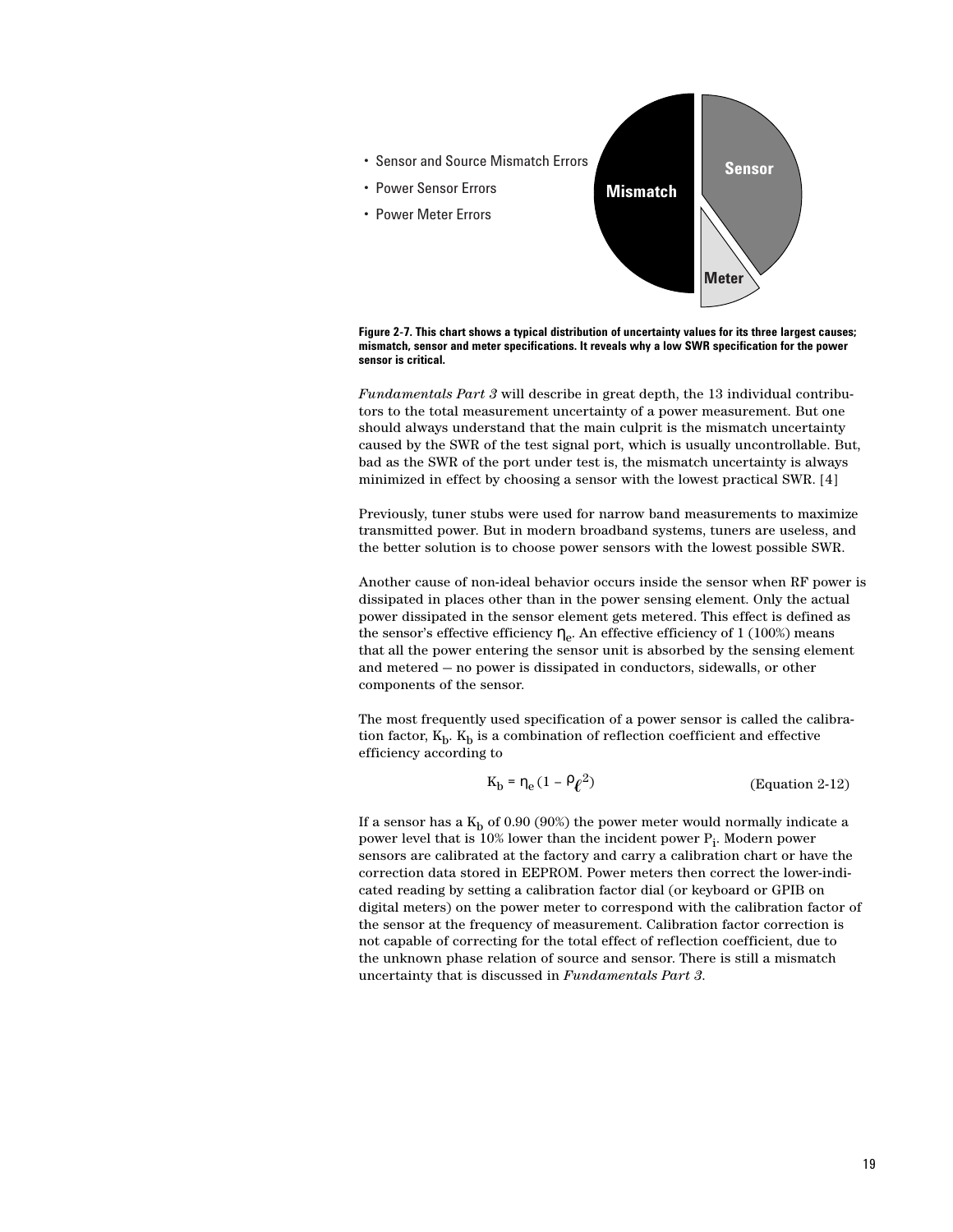**Data computation for statistical parameters of power analysis** With the advent of Agilent digital sampling power meters such as the E4416A/17A models, massive amounts of digital data can be harnessed to deliver power parameters far more complex than average or peak power. Since many system modulations are characterized by noisy or digitally complex envelopes, digital data points are ideal for providing computed results in formats useful to the customer.

A typical noisy waveform might be the combined channel output from a wireless base station power amplifier. For operating efficiency, many wireless channels are multiplexed onto a single output power stage. This technique works very well as long as the power amplifier is not overdriven with crest factor signal spikes that move up out of the linear amplifier portion of the transmitter. This then presents the station installation and maintenance personnel with the responsibility of assuring the power data indicates the amplifier linearity has not been exceeded.

Modern power meters like the E4417A with appropriate computational software can process the digital data to display such power parameters as the CCDF (complementary cumulative distribution function). This parameter is critically important to design engineers who need to know what percentage of the time their peak-to-average ratio is above a specified signal level. [5]

<sup>[1]</sup> IEEE STD 194-1977, "IEEE Standard Pulse Terms and Definitions," (July 26, 1977), IEEE, New York, NY.

<sup>[2]</sup> ANSI/IEEE STD181-1977, "IEEE Standard on Pulse Measurement and Analysis by Objective Techniques," July 22, 1977. Revised from 181-1955, *Methods of Measurement of Pulse Qualities*, IEEE, New York, NY.

<sup>[3]</sup> Anderson, Alan, "Measuring Power Levels in Modern Communications Systems," Microwaves/RF, October 2000.

<sup>[4]</sup> Lymer, Anthony, "Improving Measurement Accuracy by Controlling Mismatch Uncertainty" TechOnLine, September 2002. Website: www.techonline.com

<sup>[5]</sup> Breakenridge, Eric, "Use a Sampling Power Meter to Determine the Characteristics of RF and Microwave Devices," Microwaves/RF, September 2001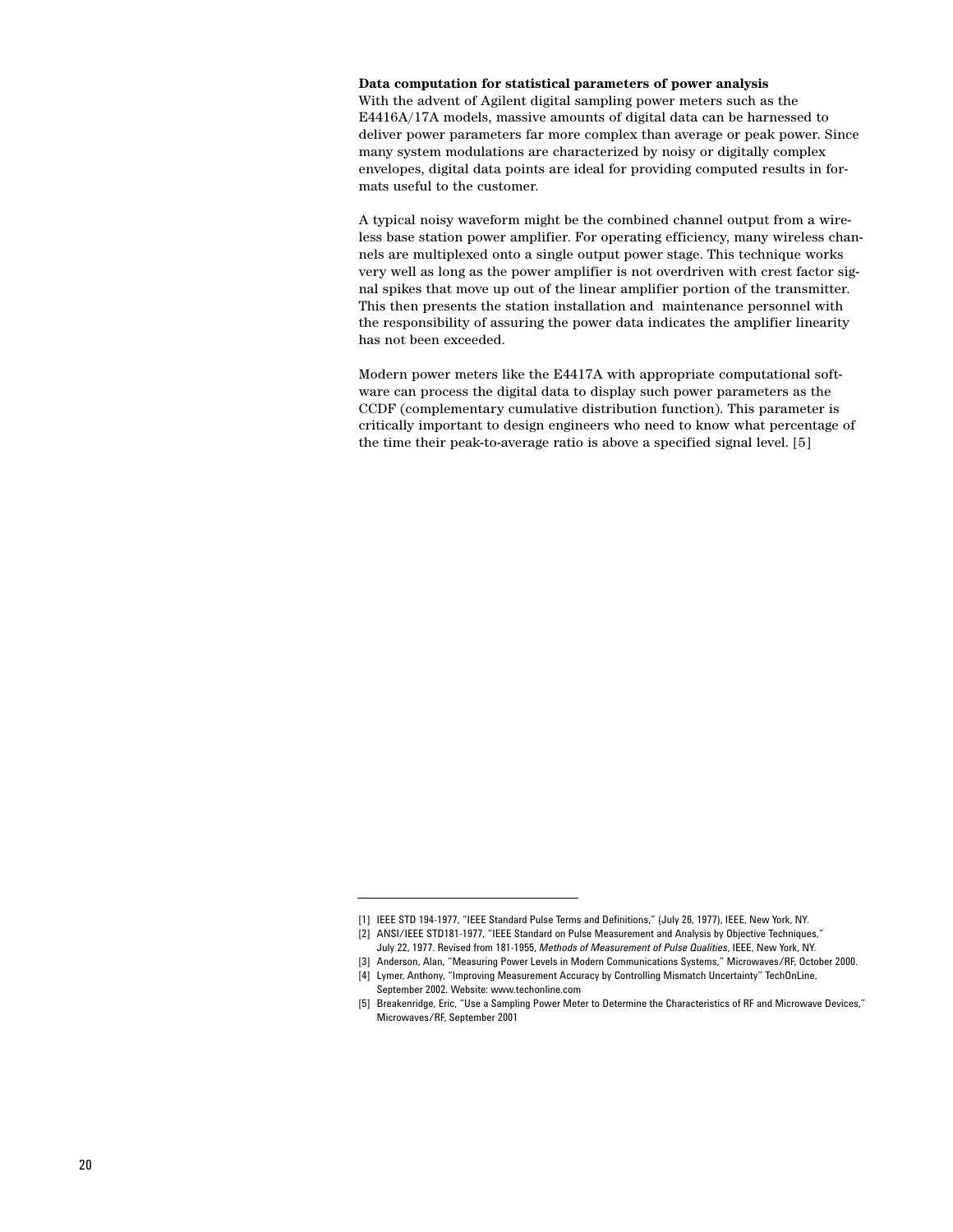# **III. The Chain of Power Traceability**



### **The hierarchy of power measurements, national standards and traceability**

Since power measurement has important commercial ramifications, it is important that power measurements can be duplicated at different times and at different places. This requires well-behaved equipment, good measurement technique, and common agreement as to what is the standard watt. The agreement in the United States is established by the National Institute of Standards and Technology (NIST) at Boulder, Colorado, which maintains a National Reference Standard in the form of various microwave microcalorimeters for different frequency bands.[1, 2] When a power sensor can be referenced back to that National Reference Standard, the measurement is said to be traceable to NIST.

The usual path of traceability for an ordinary power sensor is shown in Figure 3-1. At each echelon, at least one power standard is maintained for the frequency band of interest. That power sensor is periodically sent to the next higher echelon for recalibration, then returned to its original level. Recalibration intervals are established by observing the stability of a device between successive recalibrations. The process might start with recalibration every few months. Then, when the calibration is seen not to change, the interval can be extended to a year or so.

Each echelon along the traceability path adds some measurement uncertainty. Rigorous measurement assurance procedures are used at NIST because any error at that level must be included in the total uncertainty at every lower level. As a result, the cost of calibration tends to be greatest at NIST and reduces at each lower level. The measurement comparison technique for calibrating a power sensor against one at a higher echelon is discussed in other documents, especially those dealing with round robin procedures.[3, 4]

**Figure 3-1. The traceability path of power references from the United States National Reference Standard.**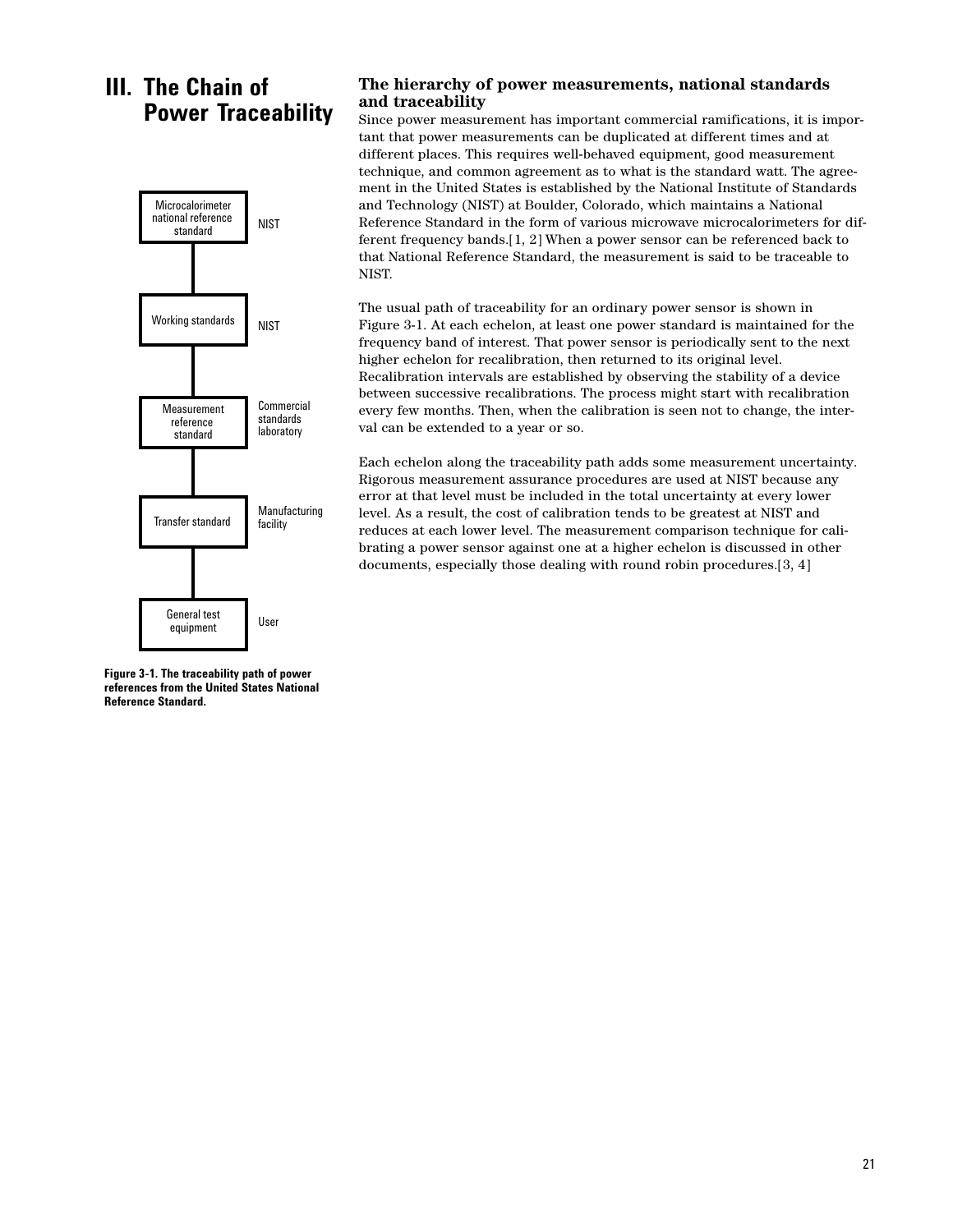

**Figure 3-2. Schematic cross-section of the NIST coaxial microcalorimeter at Boulder, CO. The entire sensor configuration is maintained under a water bath with a highly-stable temperature so that RF to DC substitutions may be made precisely.** 

The National Power Reference Standard for the U.S. is a microcalorimeter maintained at the NIST in Boulder, CO, for the various coaxial and waveguide frequency bands offered in their measurement services program. These measurement services are described in NIST SP-250, available from NIST on request.[5] They cover coaxial mounts from 10 MHz to 50 GHz and waveguide from 18 GHz to the high millimeter ranges of 96 GHz.

A microcalorimeter measures the effective efficiency of a DC substitution sensor which is then used as the transfer standard. Microcalorimeters operate on the principle that after applying an equivalence correction, both DC and absorbed microwave power generate the same heat. Comprehensive and exhaustive analysis is required to determine the equivalence correction and account for all possible thermal and RF errors, such as losses in the transmission lines and the effect of different thermal paths within the microcalorimeter and the transfer standard. The DC-substitution technique is used because the fundamental power measurement can then be based on DC voltage (or current) and resistance standards. The traceability path leads through the microcalorimeter (for effective efficiency, a unit-less correction factor) and finally back to the national DC standards.

In addition to national measurement services, other industrial organizations often participate in comparison processes known as round robins (RR). A RR provides measurement reference data to a participating lab at very low cost compared to primary calibration processes. For example, the National Conference of Standards Laboratories International (NCSLI), a non-profit association of over 1400 world-wide organizations, maintains RR projects for many measurement parameters, from dimensional to optical. The NCSLI Measurement Comparison Committee oversees those programs.[3]

For RF power, a calibrated thermistor mount starts out at a "pivot lab," usually one with overall RR responsibility, then travels to many other reference labs to be measured, returning to the pivot lab for closure of measured data. Such mobile comparisons are also carried out between National Laboratories of various countries as a routine procedure to assure international measurements at the highest level.

Microwave power measurement calibration services are available from many National Laboratories around the world, such as the NPL in the United Kingdom and PTB in Germany. Calibration service organizations are numerous too, with names like NAMAS in the United Kingdom.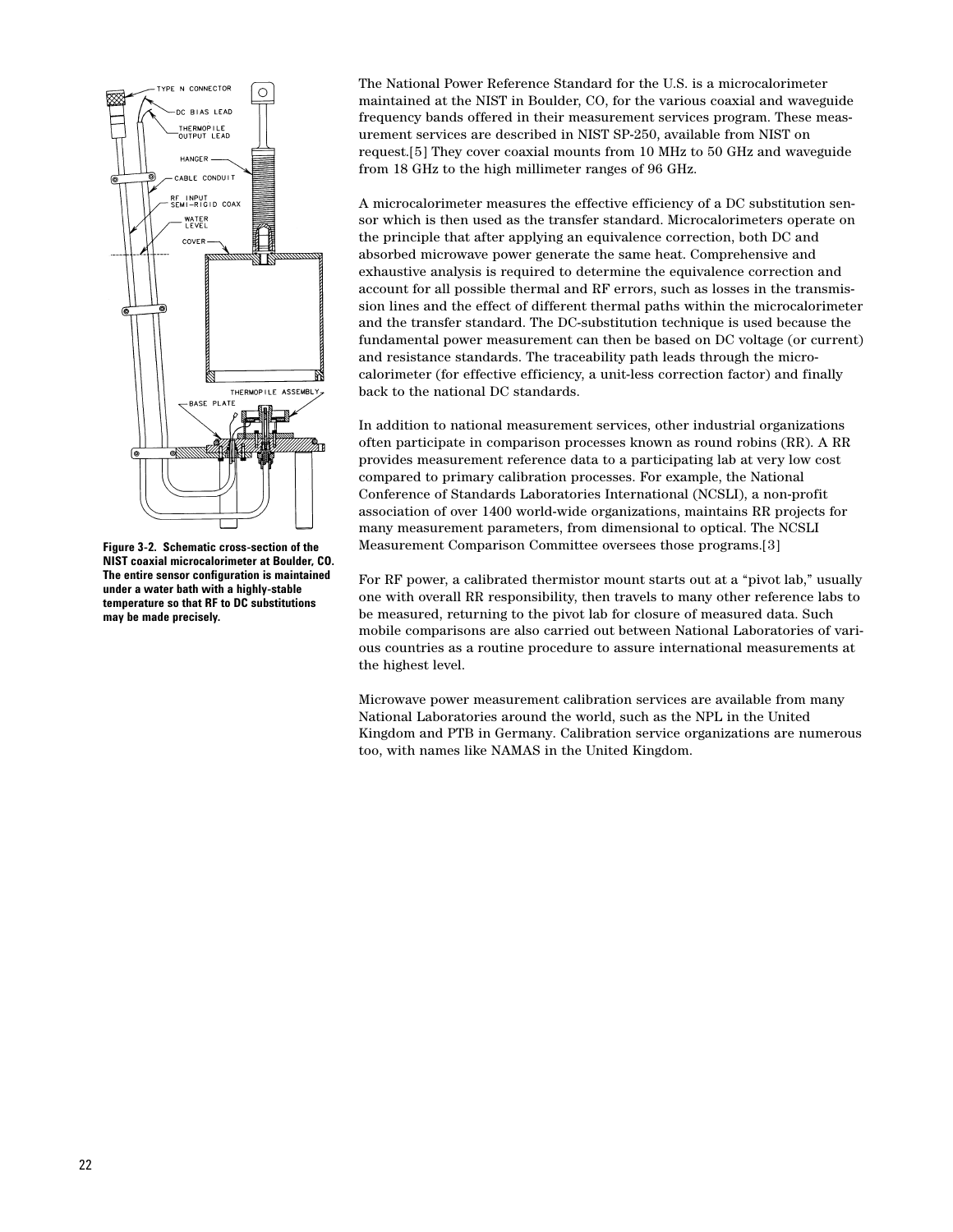### **The theory and practice of sensor calibration**

Every power sensor, even the DC-substitution types such as thermistor types, require data correction for frequency response, temperature effects, substitution errors from RF to DC, or conversion and heating effects. The ultimate power standard is usually a microcalorimeter at a NMI, for example, in the United States, the NIST, as described previously. By carefully transferring the microcalorimeter power measurement data to secondary standard sensors, the NMIs can supply comparison services to customer sensors. These are transportable between the NMI and their organization's primary standards labs, and in turn, down to the production line or field measurement.

The comparison process varies according to the frequency range required. Usually the comparison equipment is based on the power splitter technique, to be described below in Figure 3-3. The popularity of the power splitter technique is that they operate all the way from DC, thus including desired calibration frequencies such as 100 kHz. They offer ultra low impedance match at their output, such that devices-under-test (sensors) see a relatively low SWR looking back into the source.

The basic idea is to run a frequency response on a standard sensor applied to the test port of the splitter and capture that power data in a computer data base. Then the sensor to be calibrated is applied to the same port, and another frequency run made with a new data capture. The standard sensor has power data which is traceable to the company's primary lab, and, in turn, further up to the national standard. Thus this data with known uncertainties may be transferred to the sensor under test.

Modern techniques take the accuracy another step up by measuring the complex impedance of the system's test port (splitter), as well as the impedance of the sensor under test. A network analyzer usually measures both, and the complex reflection coefficient data stored in the computer data base. This impedance then is used to correct the power transfer equation for each calibration frequency.

The impedance correction routines are of course applied to the test run of the standard sensor as well as the sensor under test. Some sensor calibrators utilize a system which combines a network analyzer with a configuration that furnishes the test power for the sensor. While this alleviates some connecting/ disconnecting, it does not optimize the throughput of the systems because the network analyzer has to idle while the power splitter frequency run is made. So separating the two measurement functions is normally prudent. Each metrology laboratory tasked with sensor calibration workloads needs to do their own analysis.



**Figure 3-3. A two-resistor power splitter serves as a very broadband method for calibrating power sensors.**

*Note*: Technical descriptions of sensor calibration and traceability here include some mathematical concepts on scattering parameters and signal flowgraphs, which are explained in detail in *Fundamentals Part 3*.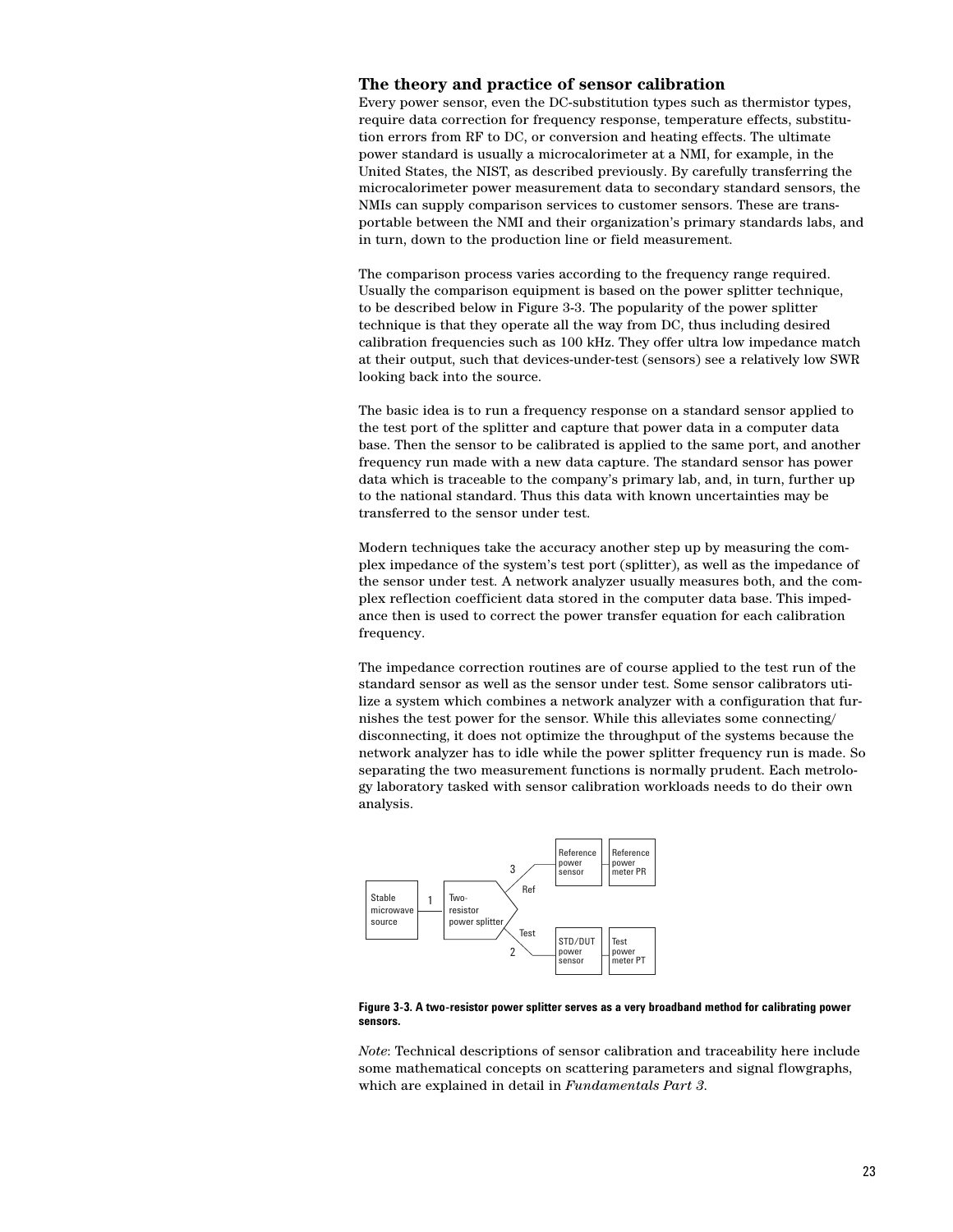### **Some measurement considerations for power sensor comparisons**

For metrology users involved in the acquisition, routine calibration, or roundrobin comparison processes for power sensors, an overview might be useful. Since thermistor sensors are most often used as the transfer reference, the processes will be discussed in this section.

#### **Typical sensor comparison system**

The most common setup for measuring the effective efficiency or calibration factor of a sensor under test (DUT) is known as the power ratio method, as shown in Figure 3-3.[4] The setup consists of a three-port power splitter that is usually a two-resistor design. A reference detector is connected to port 3 of the power splitter, and the DUT and standard (STD) sensors are alternately connected to port 2 of the power splitter. Other types of three-ports can also be used such as directional couplers and power dividers.

The signal source that is connected to port 1 must be stable with time. The effects of signal source power variations can be reduced by simultaneously measuring the power at the reference and the DUT or the reference and the STD. This equipment setup is a variation of that used by the Agilent 11760S power sensor calibration system, (circa 1990), now retired.

For coaxial sensors, the two-resistor power splitters are typically very broadband and can be used down to DC. Because the internal signal-split common point is effectively maintained at zero impedance by the action of the power split ratio computation,  $\Gamma_{\mathfrak{g}}$  for a well balanced two-resistor power splitter is approximately zero. Unfortunately, at the higher frequencies, two-resistor power splitters are typically not as well balanced and  $\Gamma_{\sigma}$  can be 0.1 or larger. The classic article describing coaxial splitter theory and practice is, "Understanding Microwave Power Splitters."[6] For waveguide sensors, similar signal splitters are built up, usually with waveguide directional couplers.

In the calibration process, both the DUT and STD sensors are first measured for their complex input reflection coefficients with a network analyzer. The reference sensor is usually a sensor similar to the type of sensor under calibration, although any sensor/meter will suffice if it covers the desired frequency range.

The equivalent source mismatch of the coaxial splitter (port 2) is determined by measuring the splitter's scattering parameters with a network analyzer and using that data in Equation 3-1. That impedance data now represents the  $\Gamma_{\text{g}}$ . Measurement of scattering parameters is described in *Fundamentals Part 3*.

$$
\Gamma_g = S_{22} - \frac{S_{21} S_{32}}{S_{31}}
$$
 (Equation 3-1)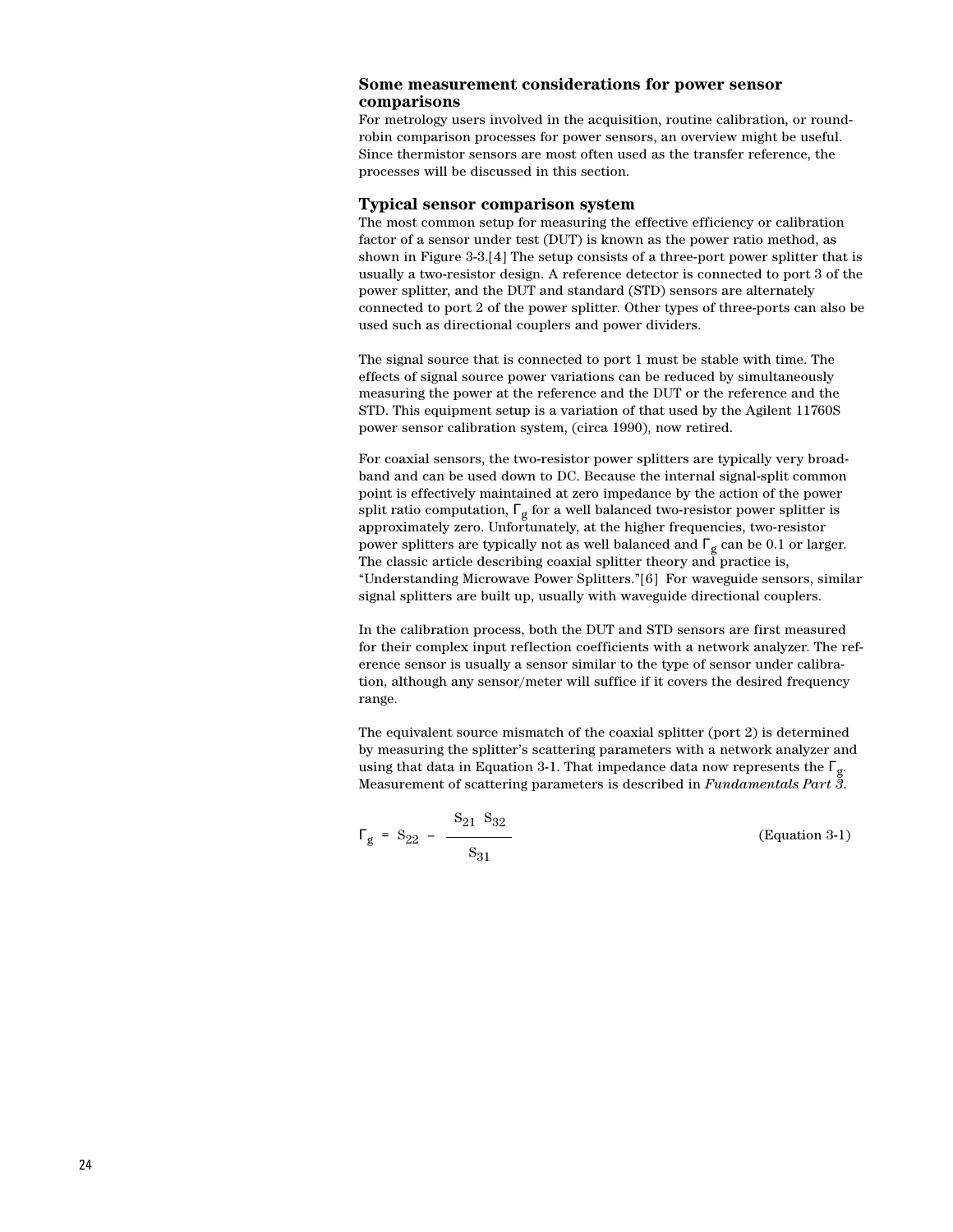There is also a direct-calibration method for determining  $\Gamma_g$ , that is used at NIST.[7] Although this method requires some external software to set it up, it is easy to use once it is up and running.

Next, the power meter data for the standard sensor and reference sensor are measured across the frequency range, followed by the DUT and reference sensor. It should be noted that there might be two different power meters used for the "test" meter, since an Agilent 432 meter would be used if the STD sensor was a thermistor, while an Agilent EPM meter would be used to read the power data for a thermocouple DUT sensor. Then these test power meter data are combined with the appropriate reflection coefficients according to the equation:

$$
K_{b} = K_{s} \frac{PT_{dut} PR_{std} |1 - \Gamma_{g} \Gamma_{d}|^{2}}{PT_{std} PR_{dut} |1 - \Gamma_{g} \Gamma_{s}|^{2}}
$$
(Equation 3-2)

Where:

|                    | $Kb$ = cal factor of DUT sensor                                                                                                                        |            |                       |                    |  |
|--------------------|--------------------------------------------------------------------------------------------------------------------------------------------------------|------------|-----------------------|--------------------|--|
|                    | $K_s =$ cal factor of STD sensor                                                                                                                       |            |                       |                    |  |
|                    | $PT_{\text{dut}}$ = reading of test power meter with DUT sensor                                                                                        |            |                       |                    |  |
|                    | $PT_{std}$ = reading of test power meter with STD sensor                                                                                               |            |                       |                    |  |
|                    | $PR_{std}$ = reading of reference power meter when STD measured                                                                                        |            |                       |                    |  |
|                    | $PRdut$ = reading of reference power meter when DUT measured                                                                                           |            |                       |                    |  |
|                    | $\Gamma_g$ = equivalent generator reflection coeff<br>$\Gamma_d$ = reflection coefficient of DUT sensor<br>equivalent generator reflection coefficient | $\rho_g$ = |                       | $ \Gamma_{\rm g} $ |  |
|                    |                                                                                                                                                        |            | $\rho_d =  \Gamma_d $ |                    |  |
| $\Gamma_{\rm s}$ = | reflection coefficient of STD sensor                                                                                                                   |            | $\rho_s$ =            | $ \Gamma_{\rm g} $ |  |
|                    |                                                                                                                                                        |            |                       |                    |  |

A 75 Ω splitter might be substituted for the more common 50 Ω splitter if the DUT sensor is a 75  $\Omega$  unit.

Finally, it should also be remembered that the effective efficiency and calibration factor of thermocouple and diode sensors do not have any absolute power reference, compared to a thermistor sensor. Instead, they depend on their 50 MHz reference source to set the calibration level. This is reflected by the Equation 3-2, which is simply a ratio.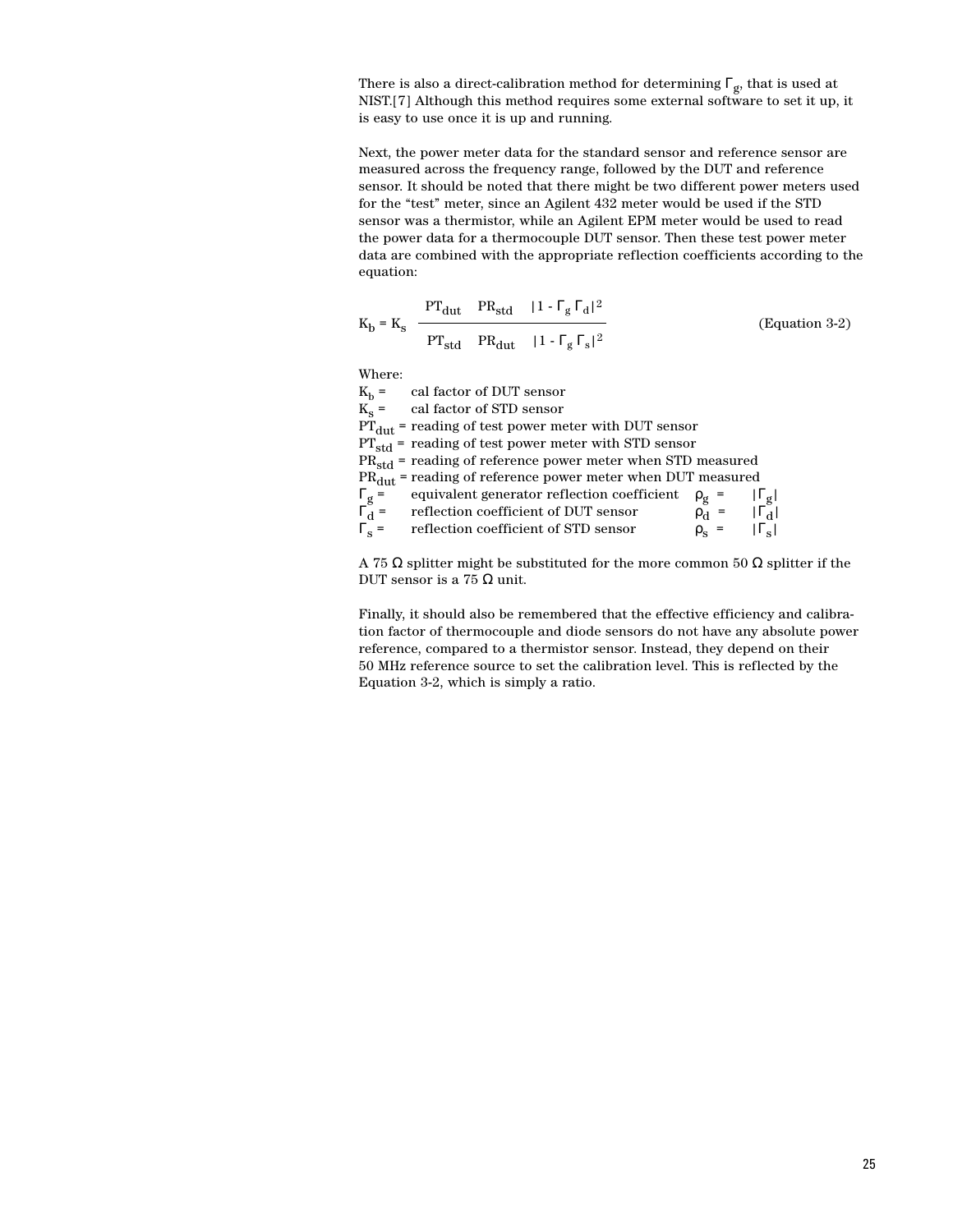#### **Thermistors as power transfer standards**

For special use as transfer standards, the U.S. NIST, accepts thermistor mounts, both coaxial and waveguide, to transfer power parameters such as calibration factor, effective efficiency and reflection coefficient in their measurement services program. To provide those services below 100 MHz, NIST instructions require sensors specially designed for that performance.

One example of a special power calibration transfer is the one required to precisely calibrate the internal 50 MHz, 1 mW power standard in the Agilent power meters, which use a family of thermocouples or diode sensors. That internal power reference is needed since those sensors do not use the power substitution technique. For standardizing the 50 MHz power reference, a specially-modified Agilent 478A thermistor sensor with a larger RF coupling capacitor is available for operation from 1 MHz to 1 GHz. It is designated the 478A Special Option H55 and features an SWR of 1.35 over its range. For an even lower transfer uncertainty at 50 MHz, the 478A Special Option H55 can be selected for 1.05 SWR at 50 MHz. This selected model is designated the 478A Special Option H75.

478A Special Option H76 thermistor sensor is the H75 sensor that has been specially calibrated in the Agilent Microwave Standards Lab with a 50 MHz power reference traceable to NIST. Other coaxial and waveguide thermistor sensors are available for metrology use.

NIST sensor calibration services while mainly focused on DC-substitution technology using thermistor sensors ran out of frequency range at the upper limit of coaxial thermistors. NIST now offers calibration service for thermocouple sensors that reach 50 GHz. [5]

#### **Other DC-substitution meters**

Other self-balancing power meters can also be used to drive thermistor sensors for measurement of power. In particular, the NIST Type 4 power meter, designed by the NIST for high-accuracy measurement of microwave power is well suited for the purpose. The Type 4 meter uses automatic balancing, along with a four-terminal connection to the thermistor sensor and external high precision DC voltage instrumentation. This permits lower uncertainty than commercial power meters are designed to accomplish.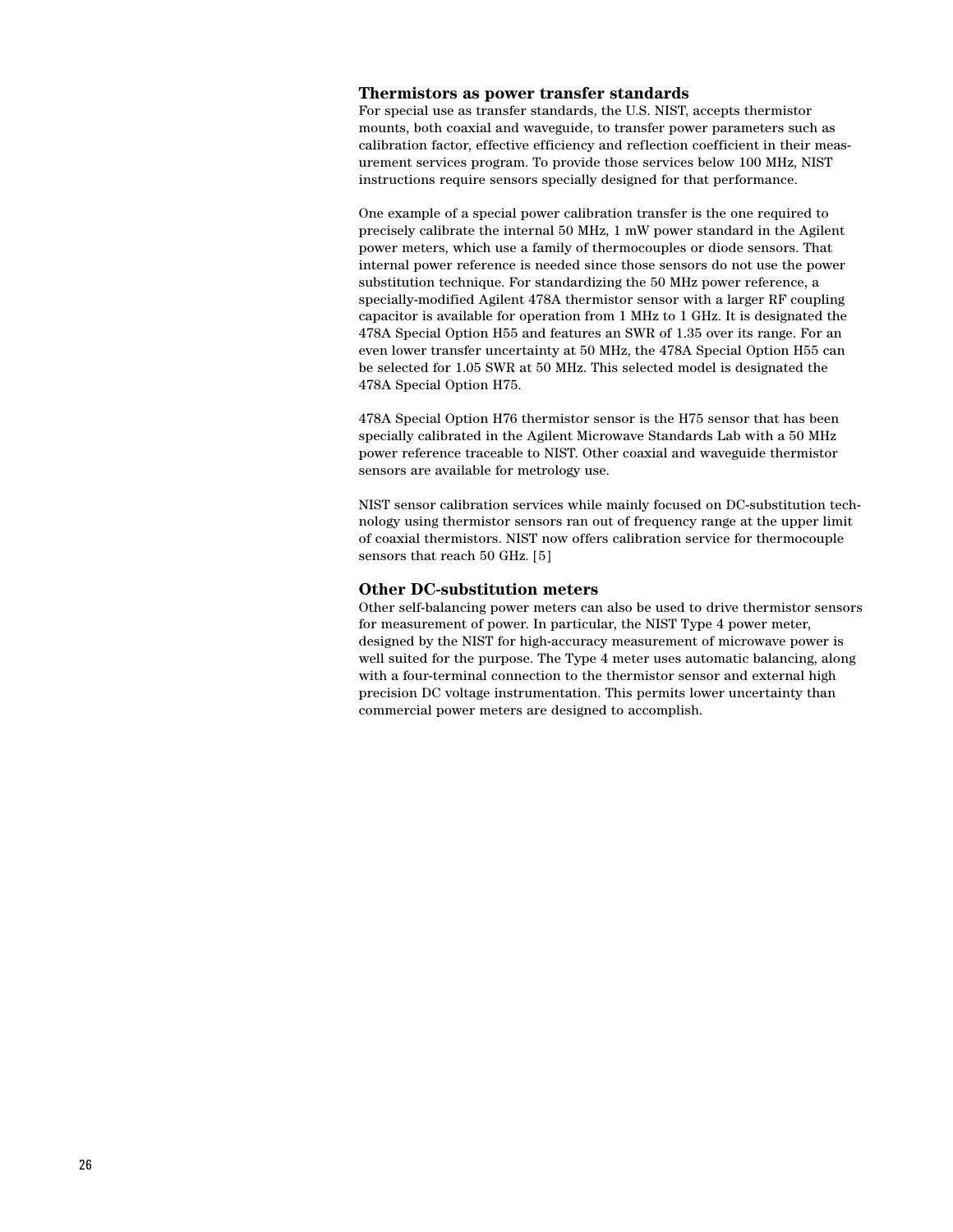#### **Peak power sensor calibration traceability**

For years, ultimate power sensor traceability to national standards was limited to average power parameters. One can understand this because the microcalorimeter-based standard inherently depends on a long-term power absorption at very stable signal conditions. With the very long time-constants of microcalorimeters, the process calls for characterizing the power transfer for a long averaging period.

The average power of real-world signal formats is seldom the only parameter of interest. New wireless communications signals combine multiplexed channels that look like noise power with pulsed formats for time-share. The EDGE signal of Figure 2-1 is a good example. Naturally, manufacturers and users of peak power sensors would be requesting traceability for such special formats.

As of this writing, the National Physical Laboratory (NPL) in the UK has sponsored a research program into the complexities of characterizing peak power sensors. These are not trivial considerations because bandwidth of the instrumentation and the linearity of the sensor both contribute to computed errors. In particular, the linearity of peak-detecting sensors at low power levels was generally poorer than CW sensors. Peak sensors also reveal more nonlinearities in the higher power areas where corrections are applied to the detection characteristic. Range-switching transitions can lead to minor data discontinuities. These all can lead to uncertainties in computed data such as peak-to-average power and power statistics which are required for CDMA systems like cdmaOne and W-CDMA.

The NPL calibration system work was validated against the sampling oscilloscope measurements that validated the waveform characteristics of the pulsed RF signal. This is important because of the generally limited bandwidth of the peak power instrumentation associated with pulsed or complex-modulation power signals. Of course, the ultimate power standard was still a CW sensor, which served as the traceable link to the NPL power standard.

NPL's peak power project has involved various popular frequency bands and power levels. It is suggested that potential users of peak power sensor calibration services make direct contact with the NPL website [10].

In a summary presentation for peak power uncertainty budget for a DECT signal (1900 MHz region), the total was computed at a 3.2% uncertainty for 95% confidence. The overall expanded uncertainty included sensor efficiency, power ratio, standard sensor mismatch, DUT sensor mismatch and repeatability, plus the CW—pulse transfer.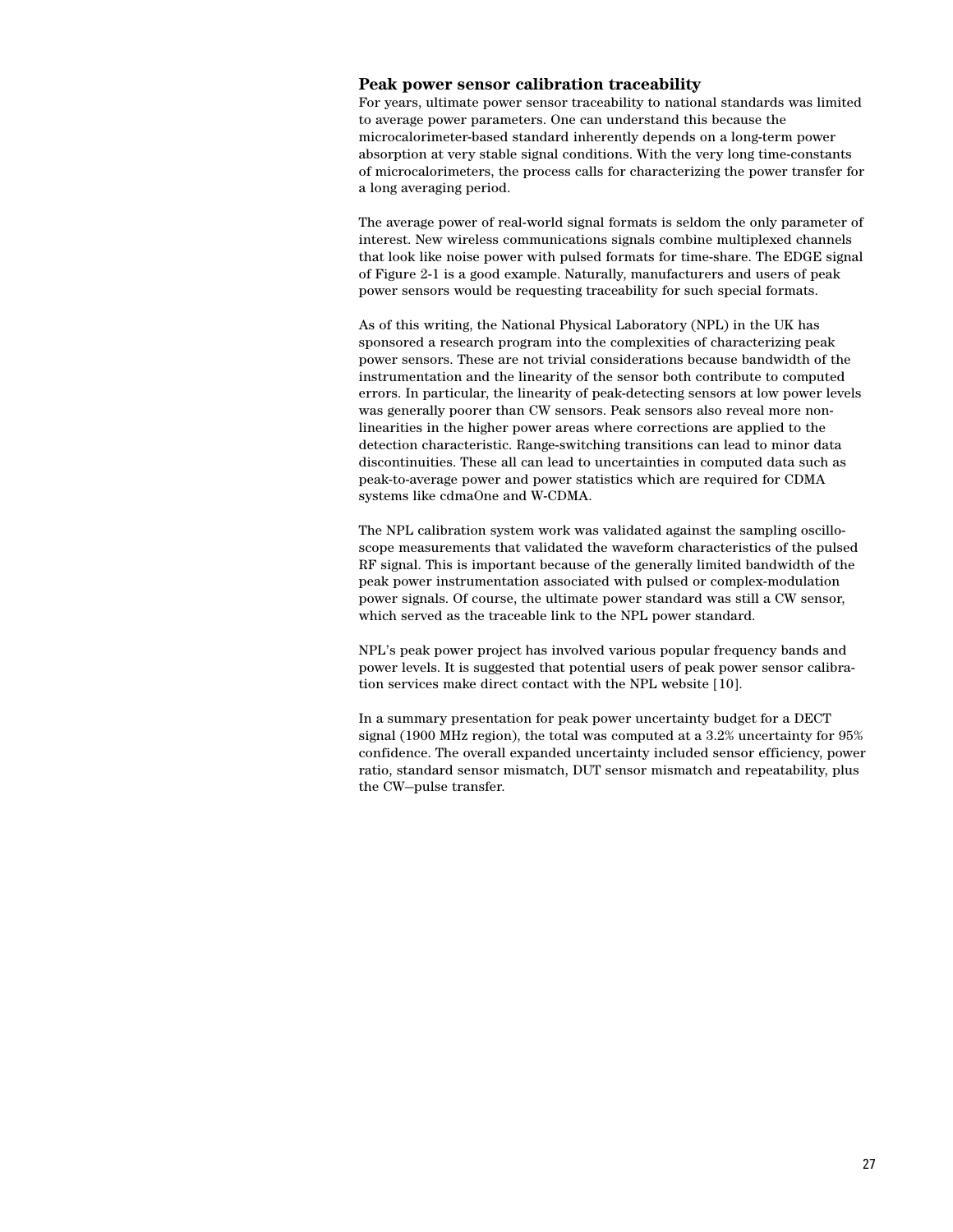#### **Network analyzer source method**

For production situations, it is possible to modify an automatic RF/microwave network analyzer to serve as the test signal source, in addition to its primary duty measuring impedance. The modification is not a trivial process, however, due to the fact that the signal paths inside the analyzer test set sometimes do not provide adequate power output to the test sensor because of directional coupler roll off.

#### **NIST six-port calibration system**

For its calibration services of coaxial, waveguide, and power detectors, the NIST uses a number of different methods to calibrate power detectors. The primary standards are calibrated in either coaxial or waveguide calorimeters.[9, 11] However, these measurements are slow and require specially built detectors that have the proper thermal characteristics for calorimetric measurements. For that reason the NIST calorimeters have historically been used to calibrate standards only for internal NIST use.

The calibration of detectors for NIST's customers is usually done on either the dual six-port network analyzer or with a two-resistor power splitter setup such as the one described above.[11] While different in appearance, both of these methods basically use the same principles and therefore provide similar results and similar uncertainties.

The advantage of the dual six-ports is that they can measure  $\Gamma_g$ ,  $\Gamma_s$ , and  $\Gamma_d$ , and the power ratios in Equation 3-2 at the same time. The two-resistor power splitter setup requires two independent measurement steps since  $\Gamma_{g}$ ,  $\Gamma_{s}$ , and  $\Gamma_d$  are measured on a vector network analyzer prior to the measurement of the power ratios. The disadvantage of the dual six-ports is that the NIST systems typically use four different systems to cover the 10 MHz to 50 GHz frequency band. The advantage of the two-resistor power splitter is its wide bandwidth and DC-50 GHz power splitters are currently commercially available.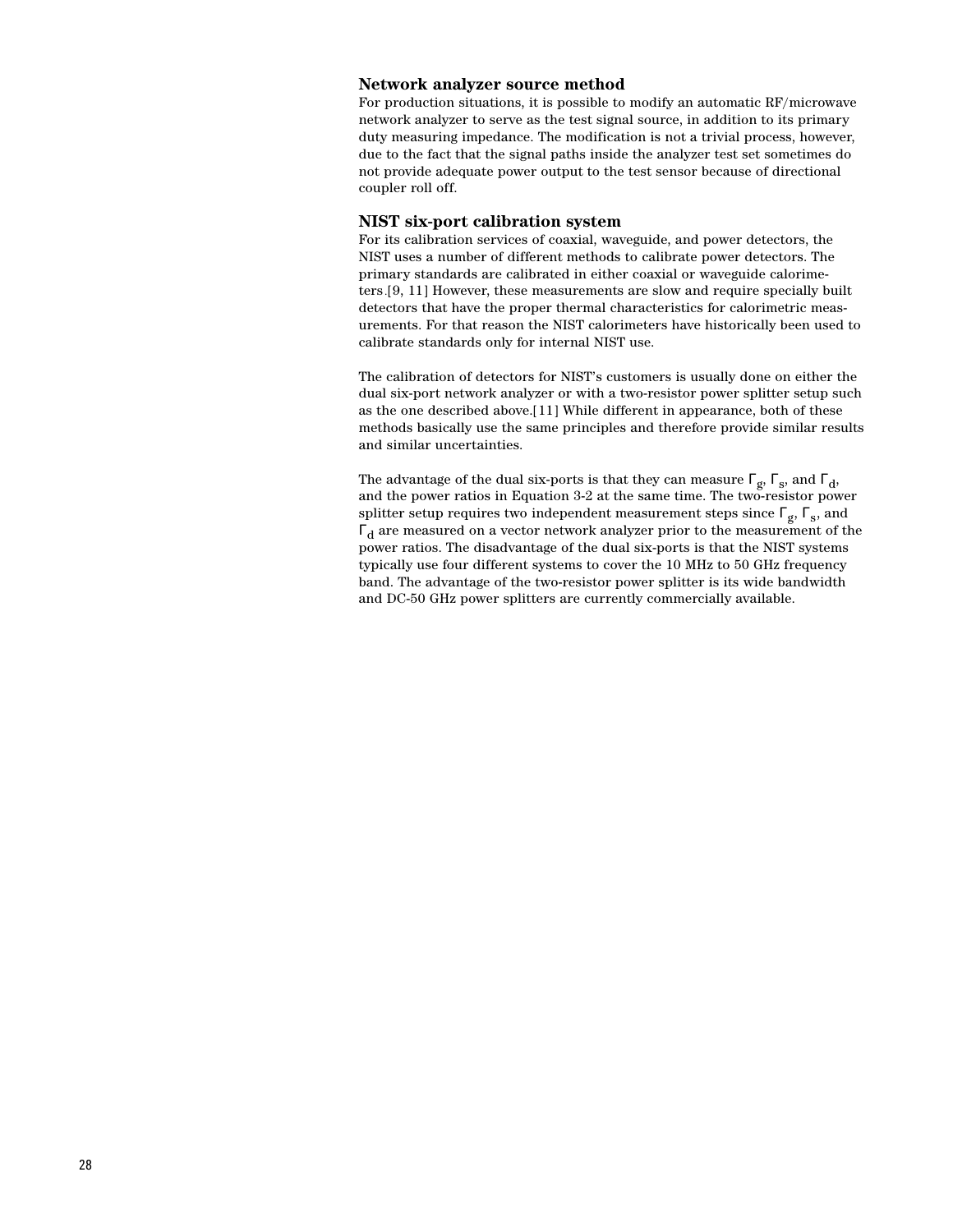- [1] J. Wade Allen, Fred R. Clague, Neil T. Larsen, and M. P. Weidman, "NIST Microwave Power Standards in Waveguide," NIST Technical Note 1511, February 1999.
- [2] F.R. Clague, "A Calibration Service for Coaxial Reference Standards for Microwave Power," NIST Technical Note 1374, May, 1995.
- [3] National Conference of Standards Laboratories, Measurement Comparison Committee, Suite 305B, 1800 30th St. Boulder, CO 80301.
- [4] M.P. Weidman, "Direct Comparison Transfer of Microwave Power Sensor Calibration," NIST Technical Note 1379, January, 1996.
- [5] NIST Special Publication 250; NIST Calibration Services. The latest up-to-date information on NIST calibration services is also maintained on the following website:
- www.ts.nist.gov/ts/htdocs/230/233/calibrations/index.htm
- [6] Russell A. Johnson, "Understanding Microwave Power Splitters," *Microwave Journal*, Dec 1975.
- [7] R.F. Juroshek, John R., "A direct calibration method for measuring equivalent source mismatch,",*Microwave Journal*, October 1997, pp 106-118.
- [8] Clague, F. R. , and P. G. Voris, "Coaxial reference standard for microwave power," NIST Technical Note 1357, U. S. Department of Commerce, April 1993.
- [9] Allen, J.W., F.R. Clague, N.T. Larsen, and W. P Weidman, "NIST microwave power standards in waveguide," NIST Technical Note 1511, U. S. Department of Commerce, February 1999.
- [10] Website for National Physics Laboratory, UK, pulsed power information (note caps): www.npl.co.uk/measurement\_services/ms\_EG.html#EG04
- [11] Engen, G.F., "Application of an arbitrary 6-port junction to power-measurement problems," IEEE Transactions on Instrumentation and Measurement, Vol IM-21, November 1972, pp 470-474.

General references

- R.W. Beatty, "Intrinsic Attenuation," IEEE Trans. on Microwave Theory and Techniques, Vol. I I, No. 3 (May, 1963) 179-182.
- R.W. Beatty, "Insertion Loss Concepts," Proc. of the IEEE. Vol. 52, No. 6 (June, 1966) 663-671.
- S.F. Adam, "Microwave Theory & Applications," Prentice-Hall, 1969.
- C.G. Montgomery, "Technique of Microwave Measurements," Massachusetts Institute of Technology, Radiation Laboratory Series, Vol. 11. McGraw-Hill, Inc., 1948.
- Mason and Zimmerman. "Electronic Circuits, Signals and Systems," John Wiley and Sons, Inc., 1960. Fantom, A, "Radio Frequency & Microwave Power Measurements," Peter Peregrinus Ltd, 1990
- "IEEE Standard Application Guide for Bolometric Power Meters," IEEE Std. 470-1972.
- "IEEE Standard for Electrothermic Power Meters," IEEE Std. 544-1976.20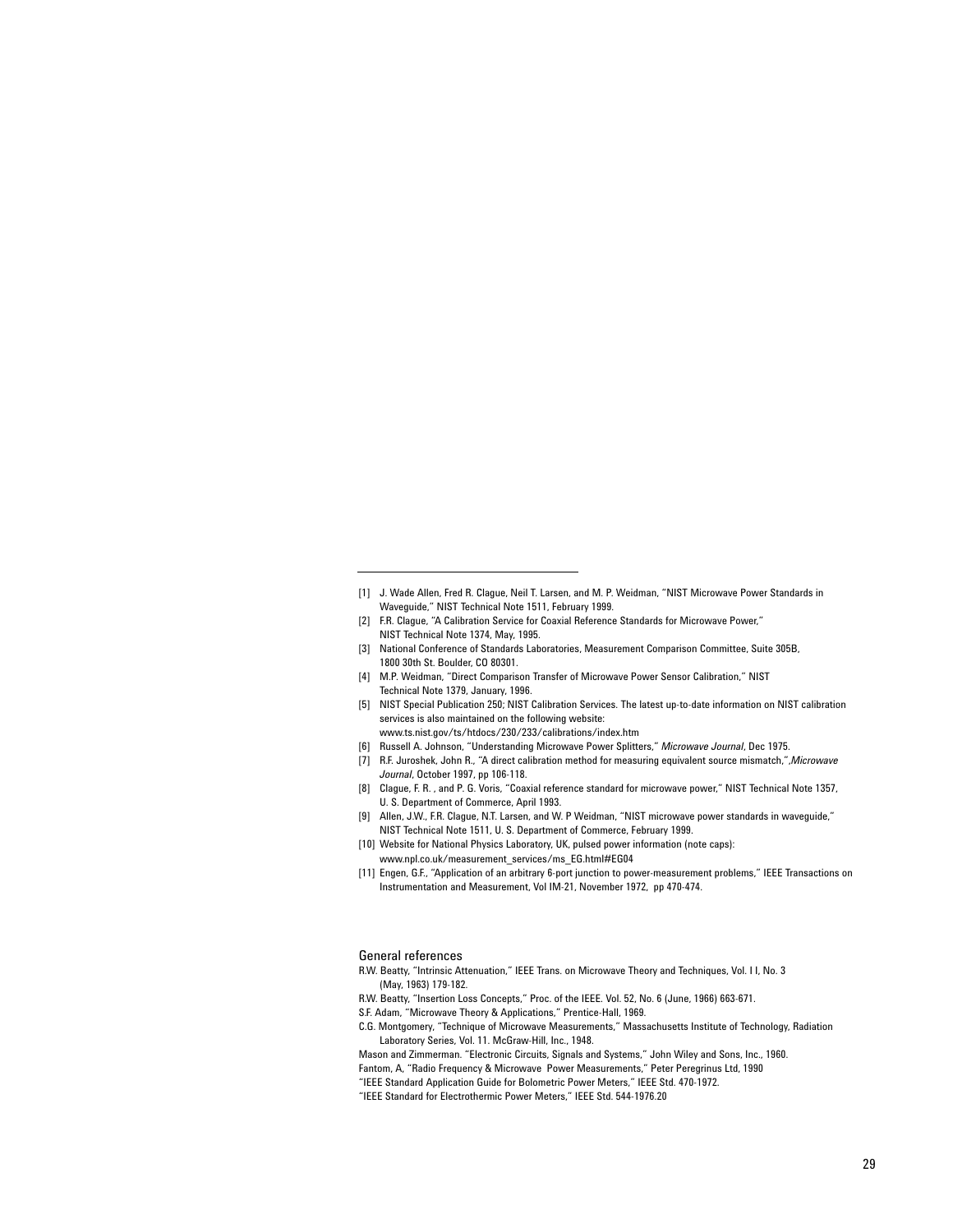# **IV. Glossary and List of Symbols**

This glossary is applicable to all four parts of the *Fundamentals of RF and Microwave Power Measurements* application note series.

| ADC                                      | analog-digital converter                                                                                                             |
|------------------------------------------|--------------------------------------------------------------------------------------------------------------------------------------|
| $a_{\rm g}$                              | incident wave upon a generator                                                                                                       |
| ANSI                                     | American National Standards Institute                                                                                                |
| AM                                       | amplitude modulation                                                                                                                 |
| $a_{\ell}$                               | incident wave upon a load                                                                                                            |
| bg                                       | emerging wave from a generator                                                                                                       |
| $\mathbf{b}_{\boldsymbol{\ell}}$<br>BPSK | reflected wave from a load                                                                                                           |
| $b_{\rm s}$                              | binary phase-shift keyed<br>generated wave of a source                                                                               |
| $C_{\bf b}$                              | bypass capacitance                                                                                                                   |
| $C_{\rm c}$                              | coupling capacitance                                                                                                                 |
| CDMA                                     | Code-Division-Multiple-Access                                                                                                        |
| $C_{\bf o}$                              | diode junction capacitance                                                                                                           |
| $_{\text{CW}}$                           | continuous wave                                                                                                                      |
| C, C1, C2                                | capacitors                                                                                                                           |
| dВ<br>dBm                                | decibel<br>decibels referenced to 1 mW                                                                                               |
| D                                        | power meter drift                                                                                                                    |
| $_{\mathrm{DECT}}$                       | Digital Enhanced Cordless Telecommunications                                                                                         |
| $_{\rm DSP}$                             | digital signal processor                                                                                                             |
| е                                        | instantaneous voltage                                                                                                                |
| EDGE                                     | Enhanced Data rates for GSM Evolution (wireless standard)                                                                            |
| emf                                      | electromotive force                                                                                                                  |
| $e_p$                                    | peak voltage                                                                                                                         |
| ${\rm E_{rms}}$                          | root mean-square of a voltage waveform                                                                                               |
| $\rm e_{s}$<br>FDM                       | source voltage<br>frequency-division-multiplex                                                                                       |
| FET                                      | field effect transistor                                                                                                              |
| $\rm{f}_{m}$                             | maximum modulation frequency component                                                                                               |
| $f_{\rm r}$                              | repetition frequency                                                                                                                 |
| FM                                       | frequency modulation                                                                                                                 |
| GaAs                                     | Gallium arsenide                                                                                                                     |
| GPIB                                     | general purpose interface bus                                                                                                        |
| GSM                                      | Groupe Spêciale Mobile, a wireless standard sometimes                                                                                |
| i                                        | read as Global System for Mobile communication<br>instantaneous current                                                              |
| $\mathbf{i}$                             | instrumentation uncertainty                                                                                                          |
| $\mathfrak{i}_{\ell}$                    | load current                                                                                                                         |
| $i_{\rm p}$                              | peak current                                                                                                                         |
| $\mathbf{l}_{\text{rms}}$                | root mean-square of a current waveform                                                                                               |
| $\rm I_s$                                | diode saturation current                                                                                                             |
| IŠ-95A<br>ISO                            | wireless communication standard                                                                                                      |
| K                                        | International Standards Organization<br>Boltzmann's constant                                                                         |
| $\rm K_b$                                | calibration factor                                                                                                                   |
| $\rm K_c$                                | sensor cal factor at cal frequency                                                                                                   |
| L                                        | inductance                                                                                                                           |
| $L_{\rm W}$                              | wire lead inductance                                                                                                                 |
| m                                        | power meter magnification (gain)                                                                                                     |
| mi                                       | instrument magnification uncertainty                                                                                                 |
| MMIC<br>$M_{\rm u}$                      | microwave monolithic integrated circuit<br>gain due to mismatch between unknown generator and sensor                                 |
| $\text{M}_{\rm uc}$                      | gain due to mismatch between sensor and cal source                                                                                   |
| n                                        | a diode correction constant                                                                                                          |
| N                                        | power meter noise                                                                                                                    |
| NADC                                     | North American Digital Cellular                                                                                                      |
| NAMAS                                    | National Measurement Accreditation Scheme (UK)                                                                                       |
| $_{\rm NBS}$                             | National Bureau of Standards (now NIST)                                                                                              |
| $_{\rm NCSLI}$<br>NIST                   | National Conference of Standards Laboratories International                                                                          |
| NMI                                      | U.S. National Institute of Standards & Technology (formerly NBS)<br>National Measurement Institute (such as NIST or NPL or PTB, etc) |
| NPL                                      | National Physics Laboratory (UK)                                                                                                     |
| Ρ                                        | product of voltage and current                                                                                                       |
| P                                        | power                                                                                                                                |
| $P_{av}$                                 | available generator power                                                                                                            |
| $P_{avg}$                                | average power                                                                                                                        |
| $_{\rm{cal}}$                            | power delivered to Zo load by meter cal source                                                                                       |
| $P_{d}$                                  | dissipated power                                                                                                                     |
| $P_{fs}$                                 | power at full scale<br>net power transferred to load from generator                                                                  |
| $_{\rm g\ell}$                           |                                                                                                                                      |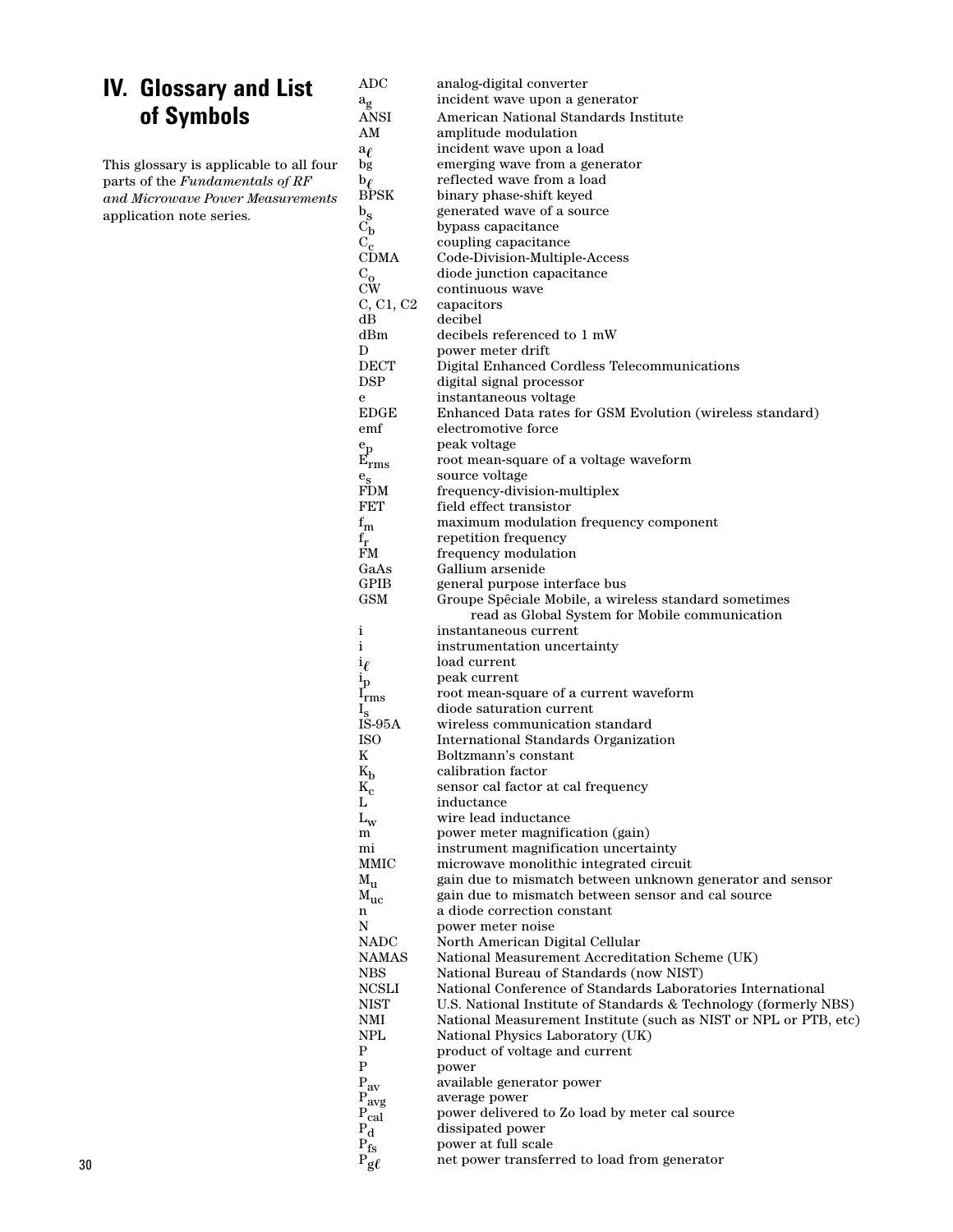| $Pg_{ZO}$                               | power delivered to Zo load from generator                                 |
|-----------------------------------------|---------------------------------------------------------------------------|
| $P_i$                                   | incident power                                                            |
| $\mathbf{P}_{\mathbf{m}}$               | meter indication of power                                                 |
| $\rm P_{\rm I\!P}$                      | power level indicated during calibration                                  |
| $P_{P}$                                 | pulse power                                                               |
|                                         | reflected power                                                           |
| $\rm P_{ref}$                           | reference power<br>radio frequency power                                  |
| $P_{rf}$<br>$P_{sub}$                   | substituted power, dc or low frequency equivalent of an RF power          |
| ${\bf PDB}$                             | planar-doped-barrier (diode)                                              |
| <b>PTB</b>                              | Physikalisch-Technische Bundesanstalt (Germany)                           |
| P <sub>1</sub>                          | power sensor linearity                                                    |
| q                                       | charge of electron                                                        |
| QAM                                     | quadrature-amplitude-modulation                                           |
| QPSK                                    | quadrature-phase-shift-keyed (digital modulation)                         |
| R                                       | resistance                                                                |
| RF                                      | radio frequency                                                           |
| <b>RSS</b>                              | root-sum-of-the-squares                                                   |
| $R_{b}$                                 | bulk resistance of silicon                                                |
| $R_c$                                   | resistance of compensating thermistor                                     |
| $R_{d}$                                 | resistance of detecting thermistor                                        |
| $R_{0}$<br>$R, R_1, R_2, R_L$ resistor  | diode origin resistance                                                   |
| $_{\rm RR}$                             | round robin                                                               |
| $_{\rm Rs}$                             | source resistance                                                         |
| $R_t$                                   | thermistor resistance                                                     |
| SWR <sup>1</sup>                        | voltage standing wave ratio                                               |
| SI                                      | International System of Unitst time as a variable                         |
| t                                       | power meter translation (offset) error                                    |
| т                                       | temperature in Kelvins                                                    |
| т                                       | time lapse                                                                |
| <b>TDMA</b>                             | Time-Division-Multiple-Access                                             |
| $T_{O}$                                 | period of a waveform                                                      |
| $\mathrm{T}_{\ell}$<br>$\mathbf{T_{r}}$ | period of the lowest frequency<br>period of the repetition frequency      |
|                                         | Time-gated time window for power measurement                              |
| u                                       | standard uncertainty                                                      |
| U                                       | expanded uncertainty (for example catalog spec)                           |
| V                                       | instantaneous voltage                                                     |
| $\mathbf{V}$                            | voltage across a load                                                     |
| $V_{O}$                                 | output voltage                                                            |
| $V_0$ , $V_1$ , $V_2$ , $V_T$ voltages  |                                                                           |
| $V_c$                                   | voltage driving the compensating bridge                                   |
| $\rm{V}_h$<br>$\rm v_{rf}$              | Peltier emf at a hot junction<br>voltage driving the rf thermistor bridge |
| $V_{\rm rfo}$                           | voltage driving the rf thermistor bridge when no rf power is applied      |
| W                                       | watt                                                                      |
| Z                                       | load impedance                                                            |
| Zc                                      | power meter zero carryover value                                          |
| $\rm{Z}_{g}$                            | generator impedance                                                       |
| $Z_{\rm o}$                             | reference impedance                                                       |
| Zr                                      | reference impedance                                                       |
| Zs                                      | power meter zero set value                                                |
| $\pi/8$ 8PSK                            | $\pi/8$ shifted, 8-phase-shift-keyed (digital modulation)                 |
| α<br>$\Gamma_{\rm g}$                   | q/nKT<br>complex reflection coefficient looking back into a generator     |
| $\Gamma_{\ell}$                         | complex reflection coefficient of a load                                  |
| $\eta_e$                                | effective efficiency                                                      |
| $\rho_{\ell}$                           | reflection coefficient magnitude of a load                                |
| $\rho_{\rm g}$                          | reflection coefficient magnitude of a generator                           |
| τ                                       | pulse width                                                               |
| φ                                       | phase angle between a sinusoidal waveform and a<br>reference waveform     |
|                                         | reflection coefficient angle of a generator                               |
| $\phi_g$<br>$\phi_{\ell}$               | reflection coefficient angle of a load                                    |
| Ω                                       | ohms                                                                      |
| 3G                                      | third-generation wireless systems                                         |
| 8-PSK                                   | 8 phase-shift keyed (digital modulation)                                  |
| 64-QAM                                  | 64 quadrature-amplitude-modulation                                        |

<sup>1.</sup> Due to infrequent use of the term power standing wave ratio, common usage in the U.S.A. has shortened VSWR to SWR. Some parts of the world continue to use VSWR to refer to voltage standing wave ratio. 31